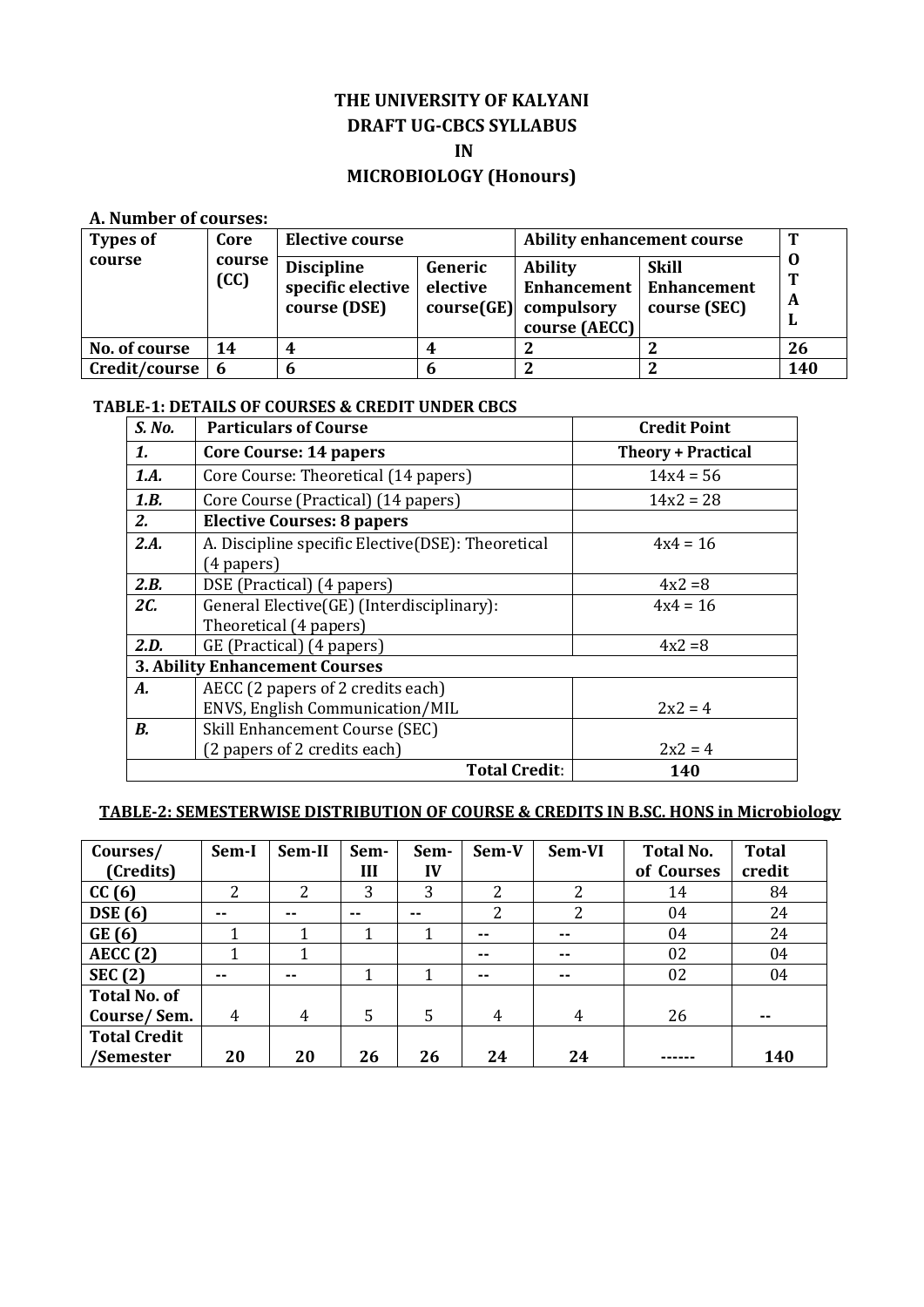## **COURSE CODE & COURSE TITLE:**

## **A. Core courses (CC)**

- 1. MB-H-CC-L-01: Basic Microbiology and Culture Techniques MB-H-CC-P-01: Basic Microbiology and Culture Techniques
- 2. MB-H-CC-L-02: Biomolecules and Enzymology MB-H-CCP-02: Biomolecules and Enzymology
- 3. MB-H-CC-L-03: Fundamental Cell Biology MB-H-CC-P-03: Fundamental Cell Biology
- 4. MB-H-CC-L-04: Instrumentation and Biotechniques MB-H-CC-P-04: Instrumentation and Biotechniques
- 5. MB-H-CC-L-05: Microbial Diversity and Systematics MB-H-CC-P-05: Microbial Diversity and Systematics
- 6. MB-H-CC-L-06: Bioenergetics and Microbial Metabolism MB-H-CC-P-06: Bioenergetics and Microbial Metabolism
- 7. MB-H-CC-L-07: Molecular Biology MB-H-CC-P-07: Molecular Biology
- 8. MB-H-CC-L-08: Microbial Genetics MB-H-CC-P-08: Microbial Genetics
- 9. MB-H-CC-L-09: Recombinant DNA Technology MB-H-CC-P-09: Recombinant DNA Technology
- 10. MB-H-CC-L-10: Immunology MB-H-CC-P-10: Immunology
- 11. MB-H-CC-L-11: Medical Microbiology MB-H-CC-P-11: Medical Microbiology
- 12. MB-H-CC-L-12: Microbial Ecology and Agricultural Microbiology MB-H-CC-P-12: Microbial Ecology and Agricultural Microbiology
- 13. MB-H-CC-L-13: Environmental Microbiology MB-H-CC-P-13: Environmental Microbiology
- 14. MB-H-CC-L-14: Food and Industrial Microbiology MB-H-CC-P-14: Food and Industrial Microbiology

## **B. Discipline specific elective courses (DSE)**

- 1. MB-H-DSE-L-01: 'Biostatistics and Bioinformatics' or 'Virology' MB-H-DSE-P-01: 'Biostatistics and Bioinformatics' or 'Virology'
- 2. MB-H-DSE-L-02: 'Microbial Biotechnology' or 'Biosafety and Intellectual Property Rights' MB-H-DSE-P-02: 'Microbial Biotechnology' or 'Biosafety and Intellectual Property Rights'
- 3. MB-H-DSE-L-03: 'Inheritance Biology' or 'Microbes in Sustainable Agriculture and Development' MB-H-DSE-P-03: 'Inheritance Biology' or 'Microbes in Sustainable Agriculture and Development'
- 4. MB-H-DSE-L-04: Project paper and Seminar (compulsory)

## **C. Generic elective courses (GE) [for the students of other discipline]:**

- 1. MB-H-GE-L-01: Fundamentals and Techniques in Microbiology MB-H-GE-P-01: Fundamentals and Techniques in Microbiology
- 2. MB-H-GE-L-02: Microbial Systematic and Diversity MB-H-GE-P-02: Microbial Systematic and Diversity
- 3. MB-H-GE-L-03: Immunology and Medical Microbiology MB-H-GE-P-03: Immunology and Medical Microbiology
- 4. MB-H-GE-L-04: Environmental Microbiology MB-H-GE-P-04: Environmental Microbiology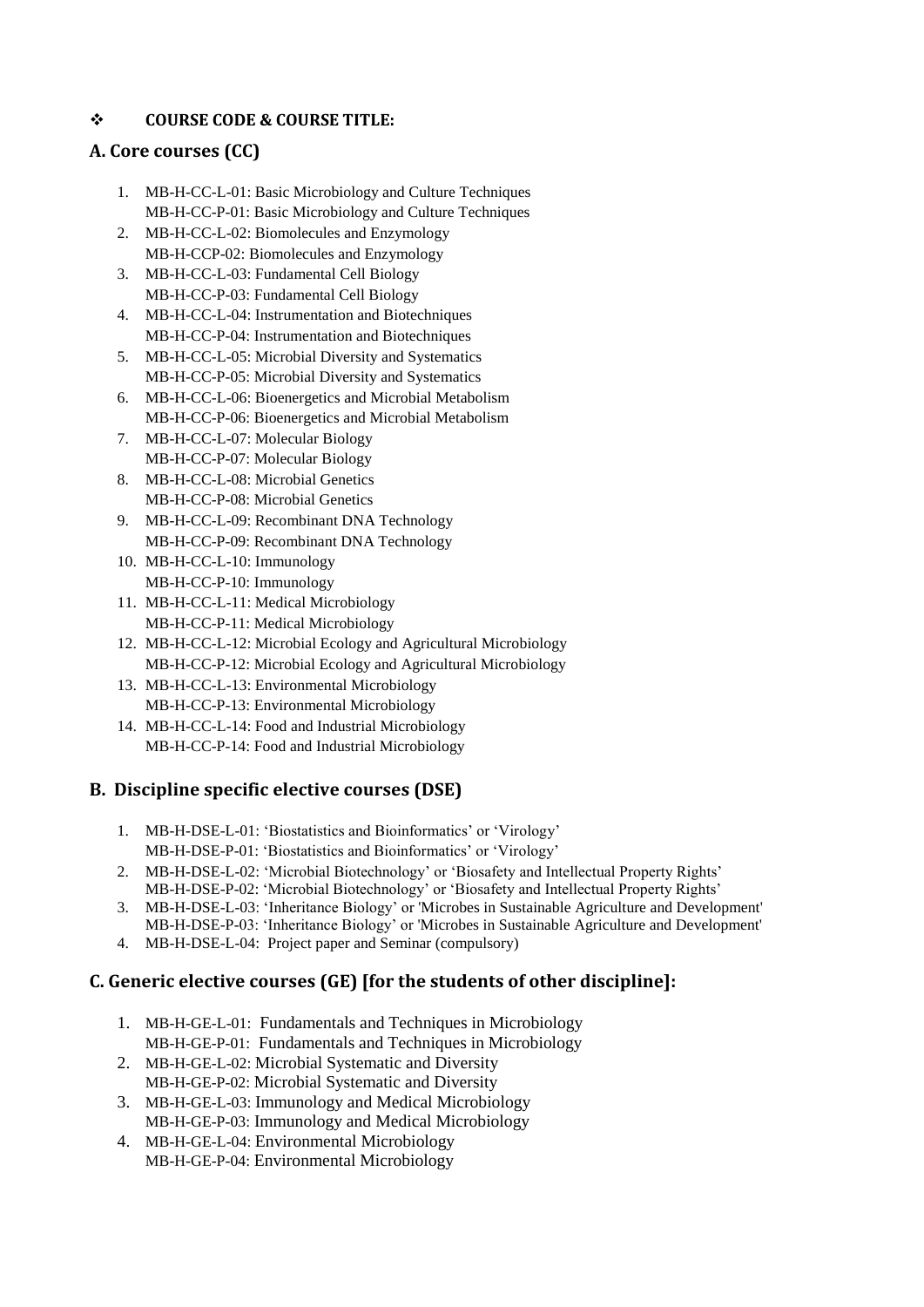## **D. Ability enhancement compulsory courses (AECC)**

- 1. AECC-1: Environmental Sciences
- 2. AECC-2: English/MIL Communication

## **E. Skill enhancement courses (SEC)**

- 1. MB-H-SEC-L-01: 'Microbial Quality Control in Food and Pharmaceutical Industries' or 'Food Fermentation Techniques'
- 2. MB-H-SEC-L-01: 'Management of Human Microbial Diseases' or 'Microbiological Analysis of Air and Water'

#### **TABLE-3: SEMESTER & COURSEWISE CREDIT DISTRIBUTION IN IN B.SC.(Hons.) in Microbiology (6 Credit: 75 Marks)**

| $\sigma$ or cannot be realized<br><b>SEMESTER-I</b> |                                            |                                     |                                  |  |  |  |  |
|-----------------------------------------------------|--------------------------------------------|-------------------------------------|----------------------------------|--|--|--|--|
| <b>Course Code</b>                                  | <b>Course Title</b>                        | <b>Course wise</b><br>Class $(L+P)$ | <b>Credit</b>                    |  |  |  |  |
| MB-H-CC-L-01                                        | <b>Basic Microbiology and Culture</b>      | 60                                  | 4                                |  |  |  |  |
| MB-H-CC-P-01                                        | Techniques                                 | 60                                  | $\overline{2}$                   |  |  |  |  |
| MB-H-CC-L-02                                        | <b>Biomolecules and Enzymology</b>         | 60                                  | $\overline{4}$                   |  |  |  |  |
| MB-H-CC-P-02                                        |                                            | 60                                  | $\overline{2}$                   |  |  |  |  |
| MB-H-GE-L-01                                        | Fundamentals and Techniques in             | 60                                  | $\overline{4}$                   |  |  |  |  |
| MB-H-GE-P-01                                        | Microbiology                               | 60                                  | $\overline{2}$                   |  |  |  |  |
| AECC-1                                              | <b>Environmental Sciences</b>              | $\overline{30}$                     | $\overline{2}$                   |  |  |  |  |
| <b>Total</b>                                        | 4 courses                                  | 390                                 | 20                               |  |  |  |  |
|                                                     | <b>SEMESTER-II</b>                         |                                     |                                  |  |  |  |  |
| <b>Course Code</b><br><b>Course Title</b>           |                                            | <b>Course wise</b>                  | <b>Credit</b>                    |  |  |  |  |
|                                                     |                                            | <b>Class</b>                        |                                  |  |  |  |  |
| MB-H-CC-L-03                                        | <b>Fundamental Cell Biology</b>            | 60                                  | 4                                |  |  |  |  |
| MB-H-CC-P-03                                        |                                            | 60                                  | $\overline{2}$                   |  |  |  |  |
| MB-H-CC-L-04                                        | <b>Instrumentation and Biotechniques</b>   | 60                                  | $\overline{4}$                   |  |  |  |  |
| MB-H-CC-P-04                                        |                                            | 60                                  | $\overline{2}$                   |  |  |  |  |
| MB-H-GE-L-02                                        | Microbial Systematic and Diversity         | 60                                  | $\overline{4}$                   |  |  |  |  |
| MB-H-GE-P-02                                        |                                            | 60                                  | $\overline{2}$                   |  |  |  |  |
| AECC-2                                              | English/MIL Communication                  | 30                                  | $\overline{2}$                   |  |  |  |  |
| <b>Total</b>                                        | 4 courses                                  | 390                                 | 20                               |  |  |  |  |
| <b>SEMESTER-III</b>                                 |                                            |                                     |                                  |  |  |  |  |
|                                                     |                                            |                                     |                                  |  |  |  |  |
| <b>Course Code</b>                                  | <b>Course Title</b>                        | <b>Course wise</b><br><b>Class</b>  | <b>Credit</b>                    |  |  |  |  |
| MB-H-CC-L-05                                        | Microbial Diversity and Systematics        | 60                                  | 4                                |  |  |  |  |
| MB-H-CC-P-05                                        |                                            | 60                                  | $\mathfrak{2}$                   |  |  |  |  |
| MB-H-CC-L-06                                        | Bioenergetics and Microbial Metabolism     | 60                                  | $\overline{4}$                   |  |  |  |  |
| MB-H-CC-P-06                                        |                                            | 60                                  | $\overline{c}$                   |  |  |  |  |
| MB-H-CC-L-07                                        | <b>Molecular Biology</b>                   | 60                                  | $\overline{4}$                   |  |  |  |  |
| MB-H-CC-P-07                                        |                                            | 60                                  | $\overline{2}$                   |  |  |  |  |
| MB-H-GE-L-03                                        | <b>Immunology and Medical Microbiology</b> | 60                                  | $\overline{4}$                   |  |  |  |  |
| MB-H-GE-P-03                                        |                                            | 60                                  | $\overline{c}$                   |  |  |  |  |
| MB-H-SEC-L-01                                       | 'Microbial Quality Control in Food and     | 30                                  | $\overline{2}$                   |  |  |  |  |
|                                                     | Pharmaceutical Industries' or 'Food        |                                     |                                  |  |  |  |  |
|                                                     | Fermentation Techniques'                   |                                     |                                  |  |  |  |  |
| <b>Total</b>                                        | 5 courses                                  | 510                                 | 26                               |  |  |  |  |
|                                                     | <b>SEMESTER-IV</b>                         |                                     |                                  |  |  |  |  |
| <b>Course Code</b>                                  | <b>Course Title</b>                        | <b>Course wise</b><br><b>Class</b>  | <b>Credit</b>                    |  |  |  |  |
| MB-H-CC-L-08                                        | <b>Microbial Genetics</b>                  | 60                                  | $\overline{4}$                   |  |  |  |  |
| MB-H-CC-P-08                                        |                                            | 60                                  | $\sqrt{2}$                       |  |  |  |  |
| $MB-H-CC-L-09$                                      | <b>Recombinant DNA Technology</b>          | 60                                  | $\overline{4}$                   |  |  |  |  |
| MB-H-CC-P-09<br>$MB-H-CC-L-10$                      | Immunology                                 | 60<br>60                            | $\overline{2}$<br>$\overline{4}$ |  |  |  |  |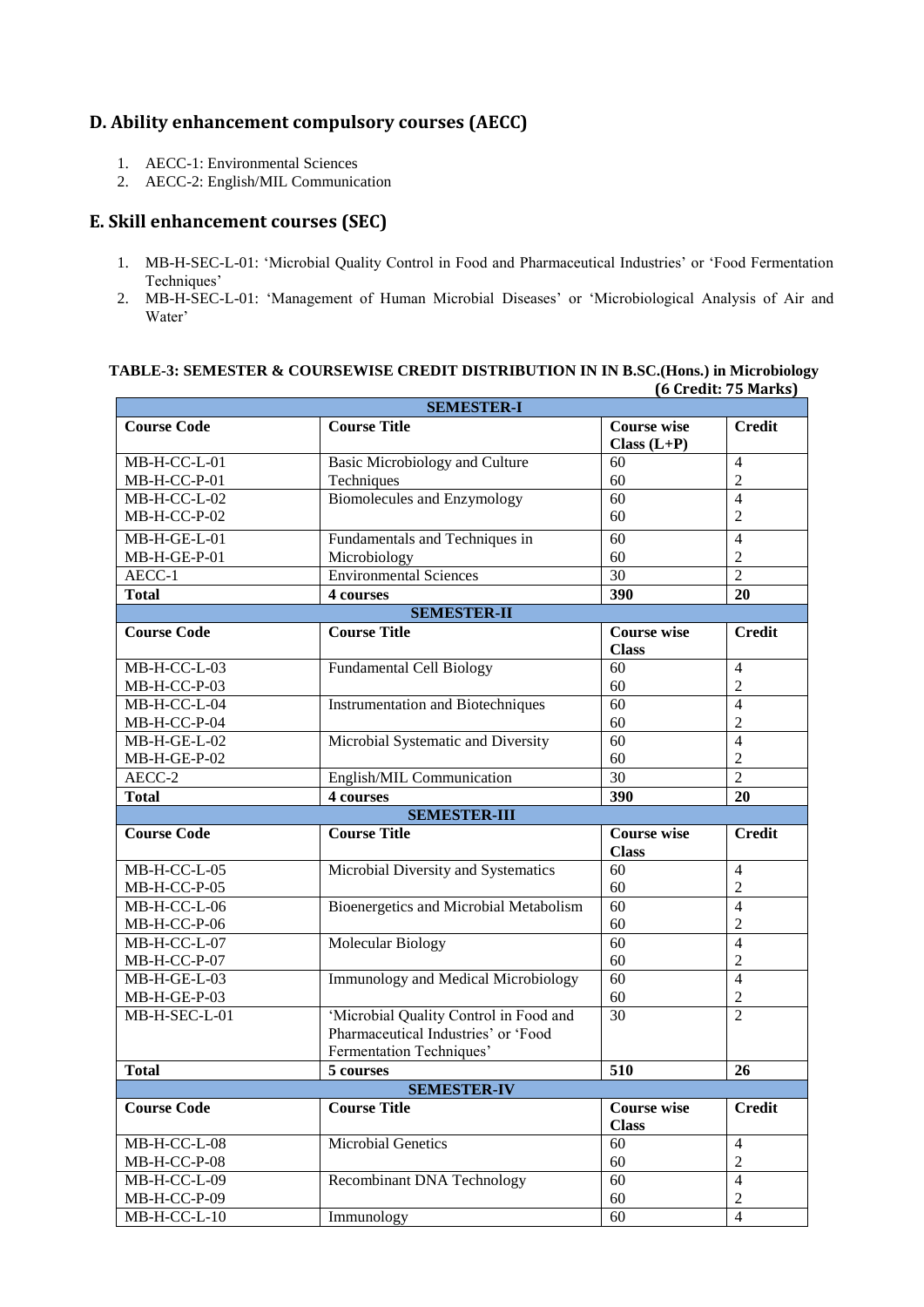| MB-H-CC-P-10          |                                           | 60                 | $\overline{2}$ |  |  |  |
|-----------------------|-------------------------------------------|--------------------|----------------|--|--|--|
| MB-H-GE-L-04          | <b>Environmental Microbiology</b>         | 60                 | $\overline{4}$ |  |  |  |
| MB-H-GE-P-04          |                                           | 60                 | $\overline{2}$ |  |  |  |
| MB-H-SEC-L-02         | 'Management of Human<br>Microbial         | 30                 | $\overline{2}$ |  |  |  |
|                       | Diseases' or 'Microbiological Analysis of |                    |                |  |  |  |
|                       | Air and Water'                            |                    |                |  |  |  |
| <b>Total</b>          | 5 courses                                 | 510                | 26             |  |  |  |
|                       | <b>SEMESTER-V</b>                         |                    |                |  |  |  |
| <b>Course Code</b>    | <b>Course Title</b>                       | <b>Course wise</b> | <b>Credit</b>  |  |  |  |
|                       |                                           | <b>Class</b>       |                |  |  |  |
| MB-H-CC-L-11          | <b>Medical Microbiology</b>               | 60                 | $\overline{4}$ |  |  |  |
| MB-H-CC-P-11          |                                           | 60                 | $\overline{2}$ |  |  |  |
| MB-H-CC-L-12          | Microbial Ecology and Agricultural        | 60                 | 4              |  |  |  |
| MB-H-CC-P-12          | Microbiology                              | 60                 | 2              |  |  |  |
| MB-H-DSE-L-01         | 'Biostatistics and Bioinformatics' or     | 60                 | $\overline{4}$ |  |  |  |
| MB-H-DSE-P-01         | 'Virology'                                | 60                 | $\mathfrak{2}$ |  |  |  |
| MB-H-DSE-L-02         | 'Microbial Biotechnology' or 'Biosafety   | 60                 | $\overline{4}$ |  |  |  |
| MB-H-DSE-P-02         | and Intellectual Property Rights'         | 60                 | $\overline{2}$ |  |  |  |
| <b>Total</b>          | 4 courses                                 | 480                | 24             |  |  |  |
| <b>SEMESTER-VI</b>    |                                           |                    |                |  |  |  |
| <b>Course Code</b>    | <b>Course Title</b>                       | <b>Course wise</b> | <b>Credit</b>  |  |  |  |
|                       |                                           | <b>Class</b>       |                |  |  |  |
| $MB-H-CC-L-13$        | <b>Environmental Microbiology</b>         | 60                 | $\overline{4}$ |  |  |  |
| MB-H-CC-P-13          |                                           | 60                 | 2              |  |  |  |
| MB-H-CC-L-14          | Food and Industrial Microbiology          | 60                 | $\overline{4}$ |  |  |  |
| MB-H-CC-P-14          |                                           | 60                 | 2              |  |  |  |
| MB-H-DSE-L-03         | 'Inheritance Biology' or 'Microbes in     | 60                 | $\overline{4}$ |  |  |  |
| MB-H-DSE-P-03         | Sustainable Agriculture and Development'  | 60                 | $\overline{c}$ |  |  |  |
| MB-H-DSE-L-04         | Project paper and Seminar (compulsory)    | Course duration    | 6              |  |  |  |
| MB-H-DSE-P-04         |                                           |                    |                |  |  |  |
| <b>Total</b>          | 4 courses                                 | 360                | 24             |  |  |  |
| Total (All semesters) | 26 courses                                | 2640               | 140            |  |  |  |

**\*\*The preferable Generic Elective (***Four***) courses to be taken by Microbiology Students are as**  suggested below. Course content or name or code whatever available in the colleges will be in **accordance to the BoS of the respective discipline. The preferable courses are:**

- i. Physical Chemistry
- ii. Plant Physiology
- iii. Animal Physiology
- iv. Parasitology
- v. Organic Chemistry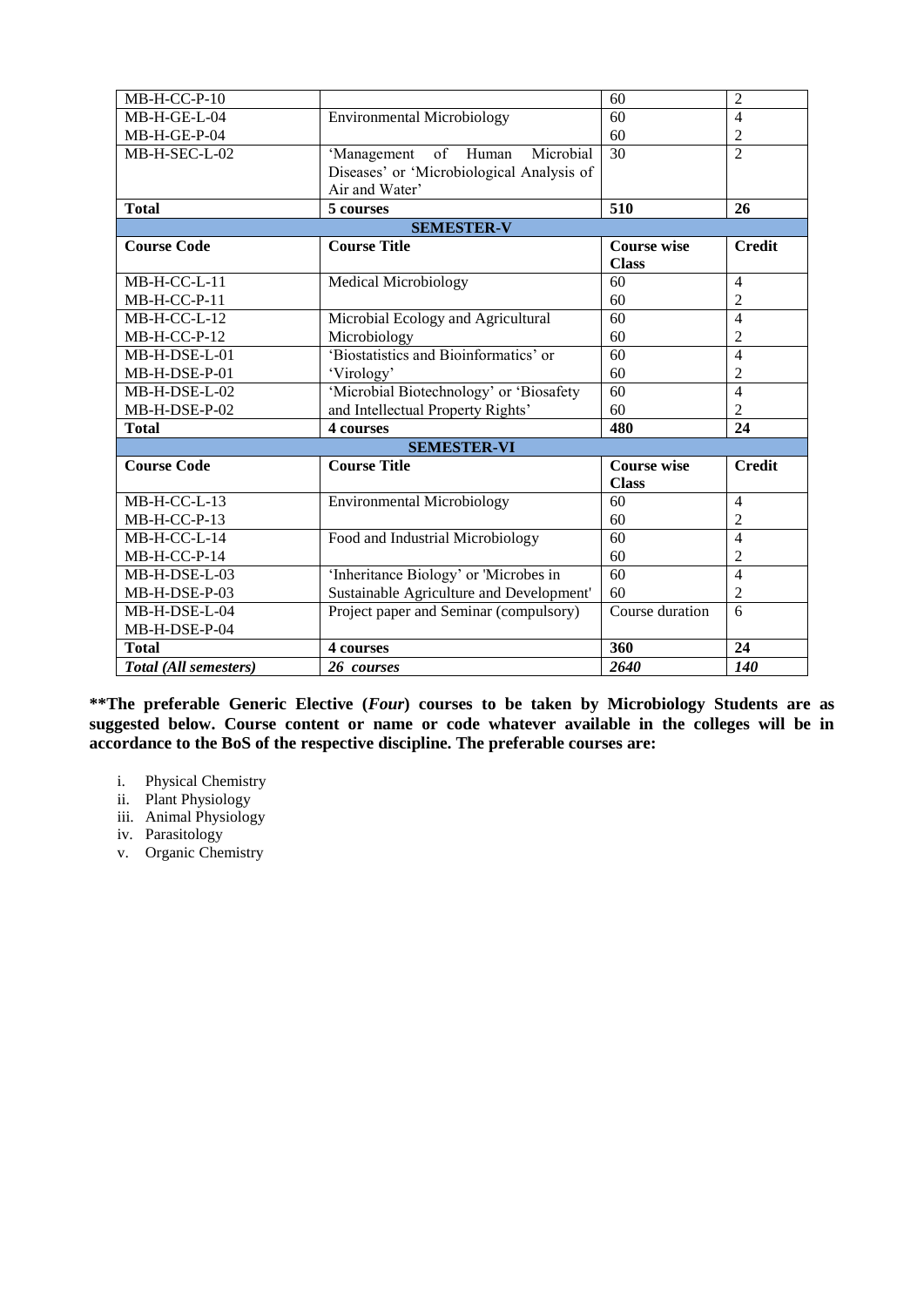## **COURSE OBJECTIVES:**

- The inter-disciplinary approach of the subject is imperative in the present scenario. The modern biological development is going on at a tremendous pace. Microbiology has taken a unique position in respect of basic and applied aspects of food and dairy products, environment, agriculture, various industries and medical and public health.
- The courses offered would help the aspirant students in getting a broad based knowledge about theoretical and applied aspects of different disciplines of microbiology in general and its frontier areas in particular. It is aimed at offering high quality training and generating expertise in the frontier areas of microbial technology, and to provide appreciative atmosphere to the bright young talents indent to continue higher study.

## **Course-wise contents in detail [B.Sc. (H) in Microbiology]**

## **Core Courses**

#### **MB-H-CC-L-01: Basic Microbiology and Culture Techniques (Credits 4; FM 50)**

**Unit 1: Introduction, History and Scope of Microbiology-** General concept of microbes, their distribution and dimension. History and scope of microbiology as a modern science. Branches of Microbiology. Contribution of Scientists to the field of Microbiology - Antony Von Leewenhoek, Edward Jenner, Lazaro Spallanzani, Louis Pasteur, Joseph Lister, Robert Koch, Alexander Fleming and Iwanovsky. Theories of origin of life.

**Unit 2: Microbial growth requirements and culture techniques-** Nutritional requirements of microorganisms -Macronutrients, micronutrients and growth factors. Nutritional types of microorganisms: Autotrophs and heterotrophs, phototrophs and chemotrophs. Physical factors affecting growth of microorganisms: Temperature, pH and Oxygen. Culture media: Components of media, Synthetic or defined media, Complex media, enriched media, selective media, differential media, enrichment culture media. Pure culture isolation: Streaking, serial dilution and plating methods, cultivation, maintenance and stocking of pure cultures, cultivation of anaerobic bacteria; Growth: concept of growth of microorganisms; measurement of growth; Culture system: concept of batch and continuous culture, growth kinetics in batch system emphasizing different phases of bacterial growth, specific growth rate, growth curve, diauxic growth. Counting of bacteria -Viable count, Total count and turbidimetric estimation.

**Unit 3: Stains and Staining Techniques-** Nature of dyes. Physical and chemical theories of staining- Staining techniques; principle, procedure and applications: i) Simple staining- negative staining, ii) Differential staining-Grams and acid fast staining, iii) Structural staining- cell wall, endospore, flagella and capsular staining.

**Unit 4: Sterilization and aseptic Techniques-** Definition of terms -sterilization, disinfectant, antiseptic, sanitizer, germicide, microbicidal agents, microbiostatic agents and antimicrobial agent. Evaluation of antimicrobial chemical agents -Tube dilution and agar plate techniques- well method and disk plate method. Physical methods of control -Principle, construction and application of moist heat sterilization- Boiling, Pasteurization, Fractional sterilization, Tyndallization and Moist heat under pressure- autoclave. Dry heat sterilization- Incineration and hot air oven, Filtration- membrane filter and laminar air flows, Radiation- Ionizing radiation and non-ionizing radiation. Chemical methods: Alcohol, aldehydes, phenols, halogen, metallic salts, quaternary ammonium compounds and sterilizing gases as antimicrobial agents. Selection of a chemical agent for practical applications.

## **MB-H-CC-P-01: Basic Microbiology and Culture Techniques (Credits 2; FM 25)**

- 1. Safety measures in Laboratory.
- 2. Study of student microscope and research microscope -Construction, working principle, care to be taken while using the microscope. Use of oil immersion objective
- 3. Study of instruments Autoclave, hot air oven, Laminar air flow bench, Inoculation chamber, inoculation loop and needle, Incubator, centrifuge, pH meter, seitz filter, colony counter, membrane filter and colorimeter/spectrophotometer.
- 4. Cleaning and sterilization of glassware.
- 5. Study of aseptic techniques -preparation of cotton plugs for test tubes and pipettes, wrapping of petriplates and pipettes.
- 6. Staining of bacteria Simple staining -methylene blue staining; Gram staining.
- 7. Structural staining -cell wall, endospore staining and capsule staining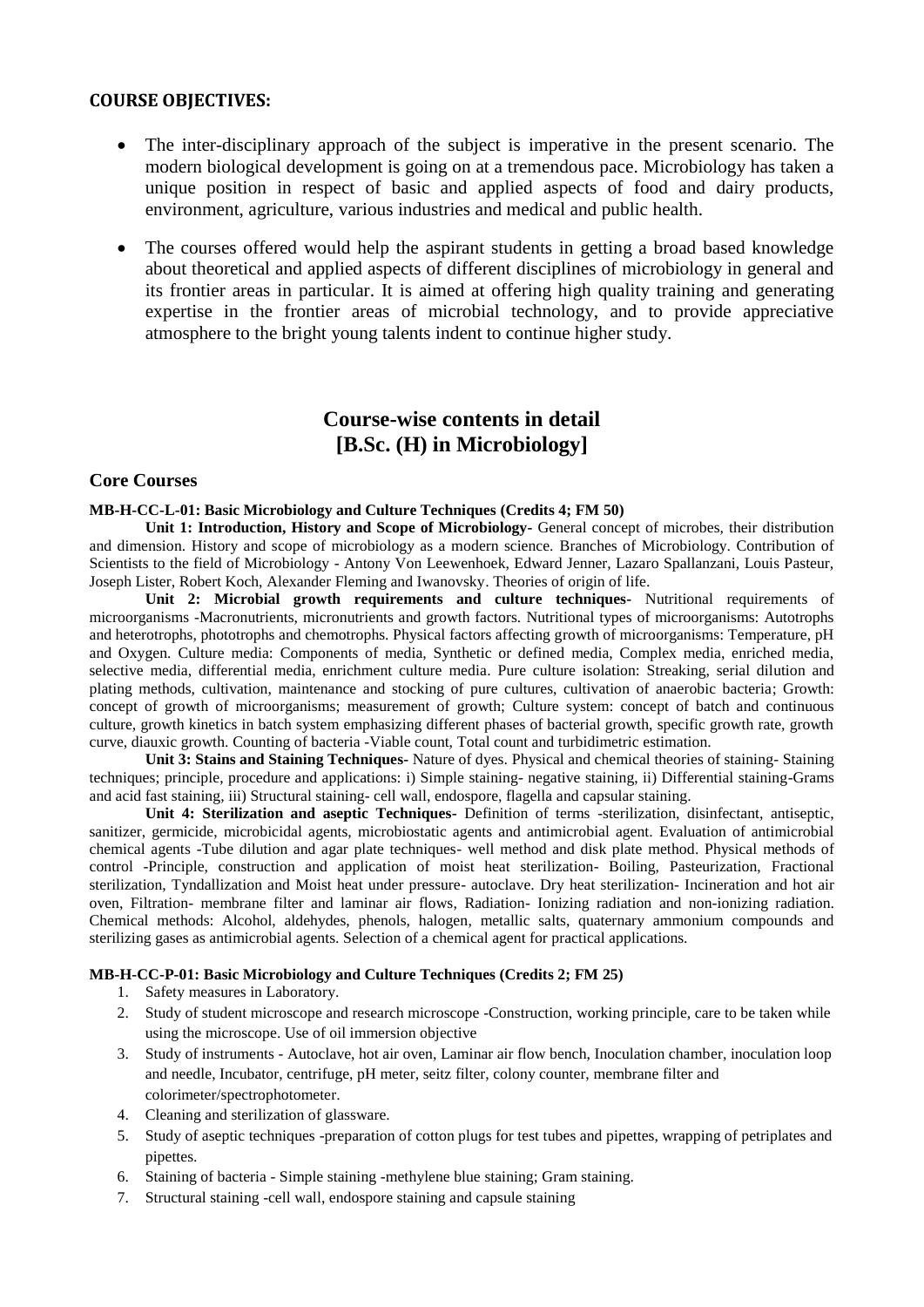#### **MB-H-CC-L-02: Biomolecules and Enzymology (Credits 4; FM 50)**

**Unit 1: Carbohydrates-** General properties, classification of carbohydrates, families of monosaccharides: structural concept, isomerism. Sugar derivatives, glucosamine, galactosamine, muramic acid, N-acetyl neuraminic acid. Disaccharides. Concept of reducing and non-reducing sugars. Polysaccharides- storage polysaccharides, starch and glycogen. Structural Polysaccharides- cellulose, chitin and peptidoglycan.

**Unit 2: Lipids-** Fatty acids: definition, types, structures and functions, essential fatty acids. Lipid: definition, nomenclature and classification (triacylglycerols, phosphoglycerides, phosphatidylethanolamine, phosphatidylcholine, sphingosine, ceramide, sphingomyelins, cerebrosides and gangliosides) with structures and properties. Functions of lipid. Introduction of lipid micelles, monolayers, bilayers. Membrane structure. Steroids and wax.

**Unit 3: Proteins-** Amino acids structure and properties. Titration curve of amino acid and its significance. Ninhydrin reaction. Non protein amino acids. Structure of proteins: Primary, Secondary, Tertiary and Quaternary. Peptide unit and its salient features. The alpha helix, the beta pleated sheet and their occurrence in proteins. Ramachandran plot. Human haemoglobin structure.

**Unit 4: Vitamins and Nucleic Acids-** Classification and characteristics of Vitamins with suitable examples, sources and importances. Purine, pyrimidine bases, nucleoside, nucleotide-structure, properties. Types of DNA and RNA. Primary and secondary structure of DNA.

**Unit 5: Enzymes-** Structure of enzyme: Apoenzyme and cofactors, prosthetic group, coenzyme. Classification of enzymes, Mechanism of action of enzymes: Lock and key hypothesis, and induced Fit hypothesis, active site, specificity. Enzyme kinetics: Michaelis-Menten equation and their transformations, Km and allosteric mechanism, specific activity and turnover number. Factors affecting enzyme action: pH, temperature, substrate concentration, enzyme concentration, time. Enzyme inhibition and its kinetics: competitive; non-competitive, uncompetitive.

#### **MB-H-CC-P-02: Biomolecules and Enzymology (Credits 2; FM 25)**

- 1. Concept of pH and buffers, preparation of buffers phosphate and acetate buffer.
- 2. Qualitative/Quantitative tests for carbohydrates, reducing sugars, non reducing sugars (DNS method)
- 3. Qualitative/Quantitative tests for proteins (Lowry method), amino acids (Ninhydrine), DNA(DPA) and RNA(Orcinol).
- 4. Qualitative/Quantitative assay of amylase.
- 5. Study of enzyme kinetics calculation of Vmax, Km, Kcat values.
- 6. Study the effect of temperature, pH and Heavy metals on enzyme activity (amylase).
- 7. Estimation of any one vitamin Ascorbic acid.
- 8. Identification and estimation of amino acids, organic acids.

### **MB-H-CC-L-03: Fundamental Cell Biology (Credits 4; FM 50)**

**Unit 1: Prokaryotic cell organization-** Cell size, shape and arrangements, capsule, flagella and pili, Composition and detailed structure of cell envelope of gram- positive, gram- negative bacteria and archaea. Bacterial Structure, chemical composition and functions of bacterial and archaeal cell membranes, Ribosomes, cellular inclusions, nucleoid, plasmids; structure, formation and stages of endosporulation; bacterial cell division

**Unit 2: Structure and organization of living cell-** Plasma membrane: Structure and transport of small molecules

Cell Wall: Eukaryotic cell wall, Extracellular matrix and cell matrix interactions. Mitochondria, chloroplasts and peroxisomes. Cytoskeleton: Structure and organization of actin filaments, association of actin filaments with plasma membrane

**Unit 3: Nucleus-** Nuclear envelope, nuclear pore complex and nuclear lamina Chromatin – Molecular organization, Nucleolus

**Unit 4: Protein Sorting and Transport-** Ribosomes, Endoplasmic Reticulum – Structure, targeting and insertion of proteins in the ER, Protein folding, processing and quality control in ER, Smooth ER and lipid synthesis, Export of proteins and lipids from ER. Golgi Apparatus – Organization, protein glycosylation, protein sorting and export from Golgi apparatus. Lysosomes.

**Unit 5: Cell Signalling-** Modes of Cell to Cell Signalling. Signalling molecules and their receptors. Function of cell surface receptors. Pathways of intra-cellular receptors **–** Cyclic AMP pathway, cyclic GMP and MAP kinase pathway

**Unit 6: Cell Cycle, Cell Death and Cell Renewal-** Regulation of Programmed cell death. Development of cancer causes and types. Concept of stem cells- embryonic stem cell and induced pleuripotent stem cells. Bacterial cell division.

## **MB-H-CC-P-03: Fundamental Cell Biology (Credits 2; FM 25)**

- 1. Study a representative plant and animal cell by microscopy
- 2. Study of the structure of cell organelles through electron micrographs
- 3. Cytochemical staining of DNA Feulgen
- 4. Identification and study of cancer cells by photomicrographs
- 5. Study of different stages of Mitosis
- 6. Study of different stages of Meiosis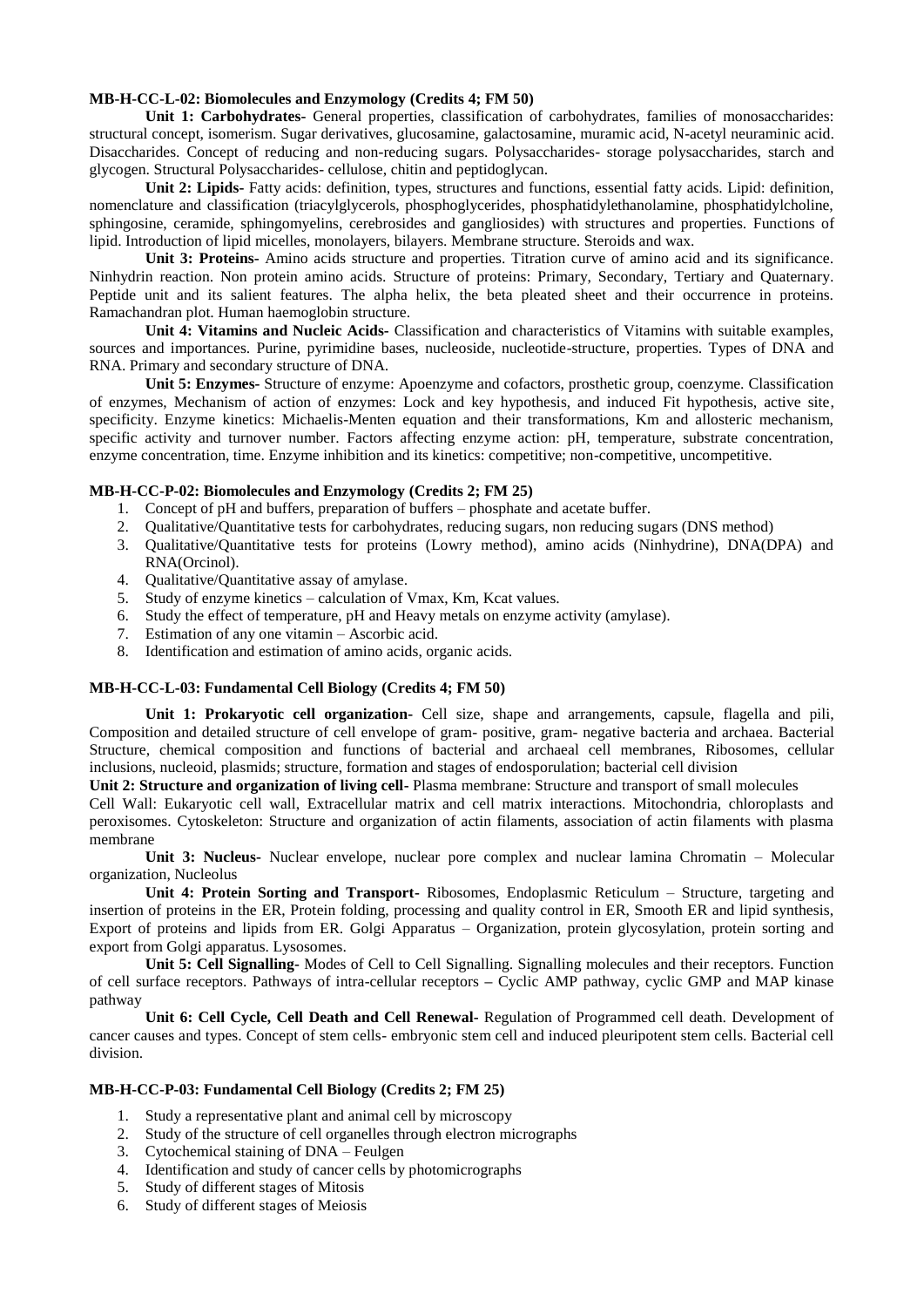#### **MB-H-CC-L-04: Instrumentation and Biotechniques (Credits 4; FM 50)**

**Unit 1: Microscopy-** Brightfield and darkfield microscopy, Fluorescence Microscopy, Phase contrast Microscopy, Confocal Microscopy, Electron Microscopy (Scanning and Transmission Electron Microscopy) and Micrometry.

**Unit 2: Chromatography-** Principles and applications of paper chromatography (including Descending and 2-D), Thin layer chromatography. Column packing and fraction collection. Gel filtration chromatography, ion exchange chromatography and affinity chromatography, GLC, HPLC.

**Unit 3: Electrophoresis-** Principle and applications of native polyacrylamide gel electrophoresis, SDSpolyacrylamide gel electrophoresis, 2D gel electrophoresis, Isoelectric focusing, and Agarose gel electrophoresis.

**Unit 4: Spectrophotometry-** Principle and use of study of absorption spectra of biomolecules. Analysis of biomolecules using UV and visible range. Colorimetry and turbidometry.

**Unit 5: Centrifugation-** Preparative and analytical centrifugation, fixed angle and swinging bucket rotors. RCF and sedimentation coefficient, principle and application of differential centrifugation, density gradient centrifugation and ultracentrifugation.

### **MB-H-CC-P-04: Instrumentation and Biotechniques (Credits 2; FM 25)**

- 1. Fluorescent microscopy, Electron microscopy, Phase contrast microscopy (Demo only)
- 2. Separation of mixtures by paper / thin layer chromatography.
- 3. Demonstration of column packing in any form of column chromatography.
- 4. Separation of protein mixtures by any form of chromatography.
- 5. Separation of protein mixtures by Polyacrylamide Gel Electrophoresis (PAGE).
- 6. Determination of λmax for an unknown sample and calculation of extinction coefficient.
- 7. Separation of components of a given mixture using a laboratory scale centrifuge.

#### **MB-H-CC-L-05: Microbial Diversity and Systematics (Credits 4; FM 50)**

**Unit 1: Microbial Systematics-** General account of systematics, classification and nomenclature; Classification systems- artificial or phonetic, natural and phylogenetic; Species concept in microbiology, monophyletic, paraphyletic, polyphyletic; Newer approaches for exploring unculturable bacteria-molecular taxonomy, molecular phylogeny, molecular chronometers; Chemotaxonomy; Polyphasic taxonomy,

**Unit 2: Phylogeny of prokaryons-** Diversity of more complex unicellular complex microorganisms: Monera (Prokaryote), Protista. Five kingdom domains in Whittaker's system of classfication and Archaea, Bacteria and Eukarya, RNA world. Theory of endosymbiogenesis.

**Unit 3: An account of prokaryons-** Brief accounts of major subgroups of these classes. The thermophlic, methanogenic and halophilic Archaea; photosynthetic bacteria, Cyanobacteria, Gram positive and Gram negative Eubacteria; including the five classes of Proteobacteria, Spirochetes and Actinomyectes.

**Unit 4: Phycology-** General characteristics of algae including occurrence, thallus organization, algaecellultrastructure, pigments, flagella, eye spot, food reserves and vegetative, asexual and sexual reproduction, General characters of the following classes: Chlorophyta, Xanthophyta, Cyanophyta. Applications of algae in agriculture, industry, environment and food.

**Unit 5: An account of eukaryotic microbes-** Fungi including Zygomycetes, Oomycetes, Ascomycetes, Basidiomycetes and Deuteromycetes (imperfect and perfect stages) and Protozoa (*Giardia*, *Entamoeba* and *Plasmodium*).

**Unit 6: General Account of Virology**- Discovery of viruses, distinctive property of viruses; morphology and ultrastructure, capsids & their arrangements. Types of envelopes and their composition; viral genome – types and structures; nomenclature and classification of virus (Animal, plant, bacterial viruses). Virus related agents – viriods, prions. Structural organization of bacteriophage; Life cycle – lytic & lysogenic,

#### **MB-H-CC-P-05: Microbial Diversity and Systematics (Credits 2; FM 25)**

- 1. Preparation of culture media (Nutrient Broth an Nutrient Agar) for bacterial cultivation
- 2. Sterilization of medium using Autoclave and assessment for sterility
- 3. Sterilization of glassware using Hot Air Oven
- 4. Sterilization of heat sensitive material by filtration
- 5. Isolation and enumeration of bacteria from air
- 6. Study of *Rhizopus*, *Penicillium*, *Aspergillus* using permanent mounts
- 7. Study of *Spirogyra*, *Chlamydomonas* using permanent Mounts
- 8. Study of *Paramecium*, *Plasmodium* using permanent mounts
- 9. Isolation of pure cultures of bacteria by streaking method.
- 10. Preservation of bacterial cultures by various techniques.
- 11. Estimation of CFU count by spread plate method/pour plate method.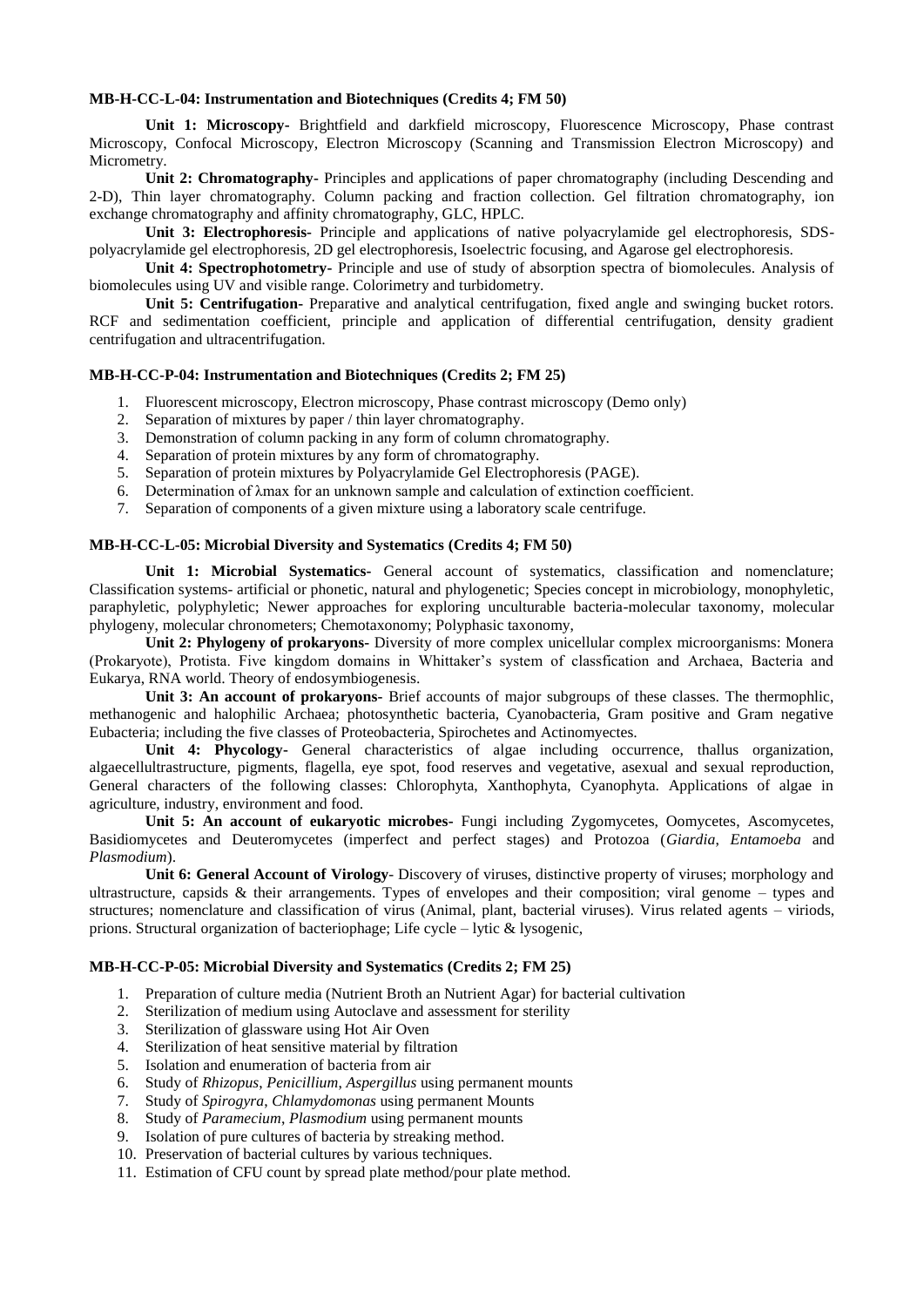#### **MB-H-CC-L-06: Bioenergetics and Microbial Metabolism (Credits 4; FM 50)**

**Unit 1: Bioenegetics-** First and second laws of Thermodynamics. Definitions of Gibb's Free Energy, enthalpy,and Entropy and mathematical relationship among them, Standard free energy change and equilibrium constant. Coupled reactions and additive nature of standard free energy change, Energy rich compounds: Phosphoenolpyruvate, 1,3- Bisphosphoglycerate, Thioesters, ATP

**Unit 2: Nutrient uptake and Transport-** Passive and facilitated diffusion; Primary and secondary active transport, concept of uniport, symport and antiport; Group translocation; Iron uptake

**Unit 3: Chemoheterotrophic Metabolism-** Concept of aerobic respiration, anaerobic respiration and fermentation; Sugar degradation pathways i.e. EMP, ED, Pentose phosphate pathway, TCA cycle, Electron transport chain: components of respiratory chain, comparison of mitochondrial and bacterial ETC, electron transport phosphorylation, uncouplers and inhibitors

**Unit 4: Chemoheterotrophic Metabolism-** Anaerobic respiration and fermentation, Anaerobic respiration with special reference to dissimilatory nitrate reduction (Denitrification; nitrate/nitrite and nitrate/ammonia respiration; fermentative nitrate reduction); Fermentation - Alcohol fermentation and Pasteur effect; Lactate fermentation (homofermentative and heterofermentative pathways), concept of linear and branched fermentation pathways

**Unit 5: Chemolithotrophic and Phototrophic Metabolism-** Introduction to aerobic and anaerobic chemolithotrophy with an example each. Hydrogen oxidation (definition and reaction) and methanogenesis (definition and reaction) Introduction to phototrophic metabolism - groups of phototrophic microorganisms, anoxygenic *vs.*  oxygenic photosynthesis with reference to photosynthesis in green bacteria, purple bacteria and cyanobacteria

**Unit 6: Nitrogen Metabolism** - an overview; Introduction to biological nitrogen fixation, Ammonia assimilation, Assimilatory nitrate reduction, dissimilatory nitrate reduction, denitrification

#### **MB-H-CC-P-06: Bioenergetics and Microbial Metabolism (Credits 2; FM 25)**

- 1. Study and plot the growth curve of *E. coli* by turbidometric and standard plate count methods.
- 2. Calculations of generation time and specific growth rate of bacteria from the graph plotted with given data
- 3. Effect of temperature on growth of *E. coli*
- 4. Effect of pH on growth of *E. coli*
- 5. Effect of carbon and nitrogen sources on growth of *E.coli*
- 6. Effect of salt on growth of *E. coli*
- 7. Demonstration of alcoholic fermentation
- 8. Demonstration of the thermal death time and decimal reduction time of *E. coli.*

### **MB-H-CC-L-07: Molecular Biology (Credits 4; FM 50)**

**Unit 1: Structures of DNA and RNA/Genetic Material-** DNA Structure: Miescher to Watson and Crickhistoric perspective, DNA structure, Salient features of double helix, Types of DNA, Types of genetic material, denaturation and renaturation, cot curves. DNA topology – linking number, topoisomerases; Organization of DNA Prokaryotes, Viruses, Eukaryotes.RNA Structure, Organelle DNA -- mitochondria and chloroplast DNA.

**Unit 2: Replication of DNA (Prokaryotes and Eukaryotes**)- Bidirectional and unidirectional replication, semi- conservative, semi- discontinuous replication; Mechanism of DNA replication: Enzymes and proteins involved in DNA replication –DNA polymerases, DNA ligase, primase, telomerase – for replication of linear ends; Various models of DNA replication including rolling circle, D- loop (mitochondrial), Ө (theta) mode of replication and other accessory protein, Mismatch and excision repair

**Unit 3: Transcription in Prokaryotes and Eukaryotes-** Transcription: Definition, difference from replication, promoter - concept and strength of promoter; RNA Polymerase and the transcription unit; Transcription in Eukaryotes: RNA polymerases, general Transcription factors

**Unit 4: Post-Transcriptional Processing-** Split genes, concept of introns and exons, RNA splicing, spliceosome machinery**,** concept of alternative splicing, Polyadenylation and capping, Processing of rRNA, RNA interference: siRNA, miRNA and its significance

**Unit 5: Translation (Prokaryotes and Eukaryotes)-** Translational machinery, Charging of tRNA, aminoacyl tRNA synthetases, Mechanisms of initiation, elongation and termination of polypeptides in both prokaryotes and eukaryotes, Fidelity of translation, Inhibitors of protein synthesis in prokaryotes and eukaryote

**Unit 6: Regulation of gene Expression in Prokaryotes and Eukaryotes-** Principles of transcriptional regulation, regulation at initiation with examples from *lac* and *trp* operons, Sporulation in *Bacillus,* Yeast mating type switching, Changes in Chromatin Structure - DNA methylation and Histone Acetylation mechanisms.

#### **MB-H-CC-P-07: Molecular Biology (Credits 2; FM 25)**

- 1. Study of different types of DNA and RNA using micrographs and model / schematic representations
- 2. Study of semi-conservative replication of DNA through micrographs / schematic representations
- 3. Isolation of genomic DNA from *E. coli*
- 4. Estimation of salmon sperm / calf thymus DNA using colorimeter (diphenylamine reagent) or UV spectrophotometer  $(A_{260}$  measurement)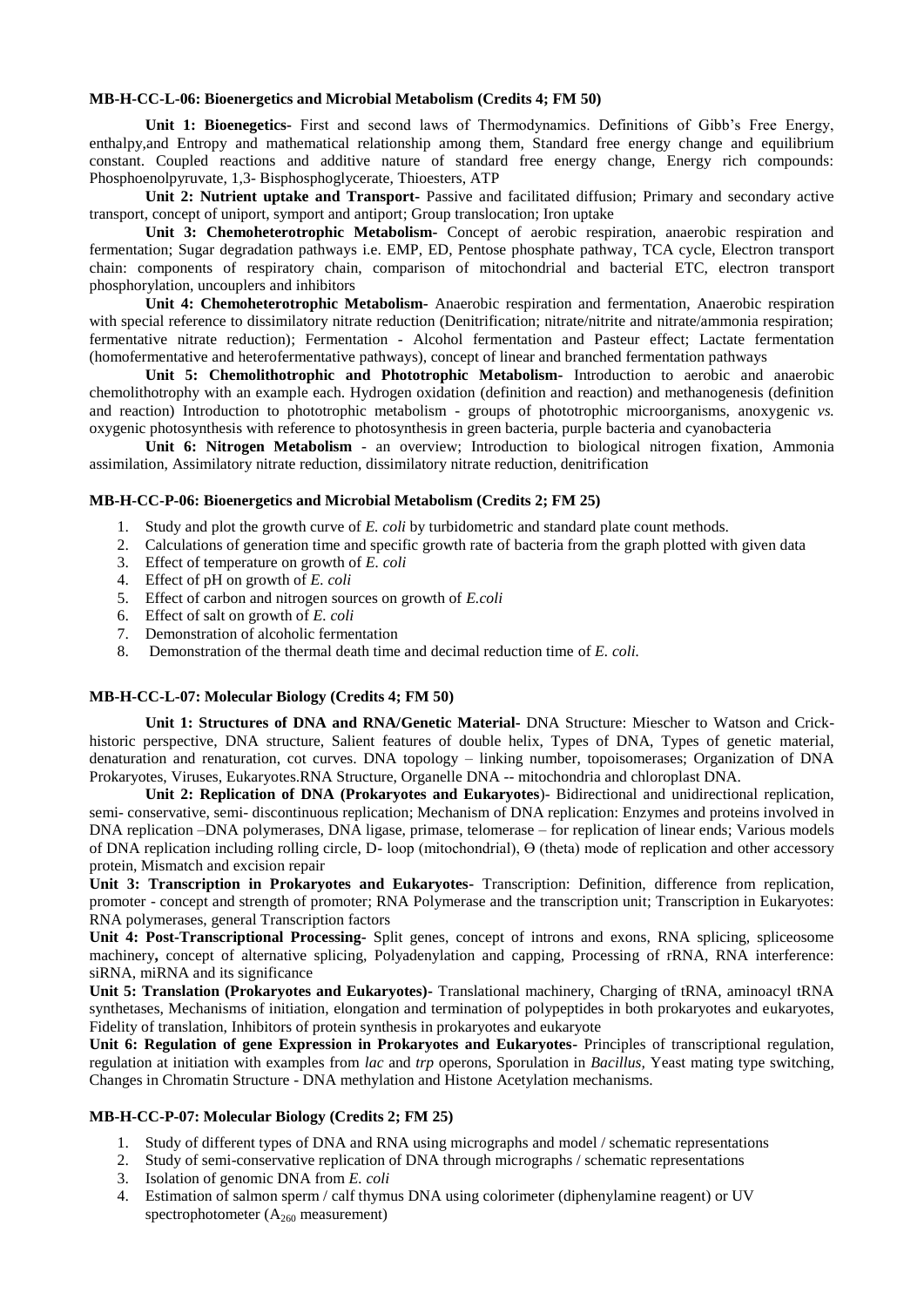- 5. Estimation of RNA using colorimeter (orcinol reagent) or UV spectrophotometer (A260 measurement)
- 6. Resolution and visualization of DNA by Agarose Gel Electrophoresis.
- 7. Resolution and visualization of proteins by Polyacrylamide Gel Electrophoresis (SDS-PAGE).

#### **MB-H-CC-L-08: Microbial Genetics (Credits 4; FM 50)**

**Unit 1: Genome Organization and Mutations-** Genome organization: *E. coli, Saccharomyces, Tetrahymena.*  Mutations and mutagenesis: Definition and types of Mutations; Physical and chemical mutagens; Molecular basis of mutations; Functional mutants (loss and gain of function mutants); Uses of mutations; Reversion and suppression: True revertants; Intra- and inter-genic suppression; Ames test; Mutator genes

Unit 2: Plasmids- Types of plasmids – F plasmid, R Plasmids, colicinogenic plasmids, Ti plasmids, linear plasmids, yeast- 2 μ plasmid, Plasmid replication and partitioning, Host range, plasmid-incompatibility, plasmid amplification, Regulation of copy number, curing of plasmids

**Unit 3: Mechanisms of Genetic Exchange-** Transformation - Discovery, mechanism of natural competence, Conjugation - Discovery, mechanism, Hfr and F' strains, Interrupted mating technique and time of entry mapping, Transduction - Generalized transduction, specialized transduction, LFT & HFT lysates, Mapping by recombination and co-transduction of markers

**Unit 4: Phage Genetics-** Features of T4 genetics , Genetic basis of lytic *versus* lysogenic switch of phage lambda

**Unit 5: Transposable elements-** Prokaryotic transposable elements – Insertion Sequences, composite and non-composite transposons, Replicative and Non replicative transposition, Mu transposon, Eukaryotic transposable elements - Yeast (Ty retrotransposon), Drosophila (P elements), Maize (Ac/Ds); Uses of transposons and transposition

#### **MB-H-CC-P-08: Microbial Genetics (Credits 2; FM 25)**

- 1. Preparation of Master and Replica Plates
- 2. Study the effect of chemical and physical (UV) mutagens on bacterial cells
- 3. Study survival curve of bacteria after exposure to ultraviolet (UV) light
- 4. Isolation of Plasmid DNA from *E.coli*
- 5. Study different conformations of plasmid DNA through Agarose gel electrophoresis.

#### **MB-H-CC-L-09: Recombinant DNA Technology (Credits 4; FM 50)**

**Unit 1: Introduction to Genetic Engineering-** Milestones in genetic engineering and biotechnology

**Unit 2: Molecular Cloning-** Tools and Strategies; Mode of action and applications of Type I, II and III restriction endonuclease in genetic engineering; Definition and function of restriction site, linkers, adaptors, Topoisomerase, DNA ligase, Genomic library, DNA Modifying enzymes: Terminal deoxynucleotidyltransferase, kinases, phosphatise. Definition and Properties of following Cloning Vectors: pBR322, pUC8, Bacteriophage lambda, M13, Cosmids, BACs and YACs vectors, Mammalian SV40-based expression vectors

**Unit 3: Methods in Molecular Cloning-** Gene delivery: Microinjection, electroporation, ballistic method (gene gun), liposome and Viral mediated delivery, *Agrobacterium* - mediated delivery. Agarose gel electrophoresis, Southern and Northernblotting, dot blot, DNA microarray analysis, SDS-PAGE and Western blotting

**Unit 4: DNA Amplification and DNA sequencing-** Basic concept of PCR, RT-PCR, Real-Time PCR Sanger's method of DNA Sequencing: traditional and automated sequencing. Primer walking and shotgun sequencing

**Unit 5: Construction and Screening of Genomic and cDNA libraries-** Genomic and cDNA libraries: Preparation and uses, Screening of libraries: Colony hybridization and colony PCR, Chromosome walking and chromosome jumping

**Unit 6: Applications of Recombinant DNA Technology-** Products of recombinant DNA technology: Insulin, hGH, Antisense molecules Bt transgenic - cotton, brinjal. Gene therapy, recombinant vaccines, protein engineering and site directed mutagenesis.

#### **MB-H-CC-P-09: Recombinant DNA Technology (Credits 2; FM 25)**

- 1. Perform bacterial Transformation by standard method
- 2. Digestion of DNA using restriction enzymes and analysis by agarose gel electrophoresis
- 3. Ligation of DNA fragments
- 4. Interpretation of sequencing gel electropherograms
- 5. Designing of primers for DNA amplification
- 6. Demonstration of amplification of DNA by PCR
- 7. Perform Southern blotting

#### **MB-H-CC-L-10: Immunology (Credits 4; FM 50)**

**Unit 1: Introduction-** Fundamental concept of Innate and Adaptive immunity. Contributions of following scientists to the development of field of immunology - Edward Jenner, Louis Pasteur, Karl Landsteiner, Robert Koch, Paul Ehrlich, Elie Metchnikoff, Peter Medawar, MacFarlane Burnet and Rodney Porter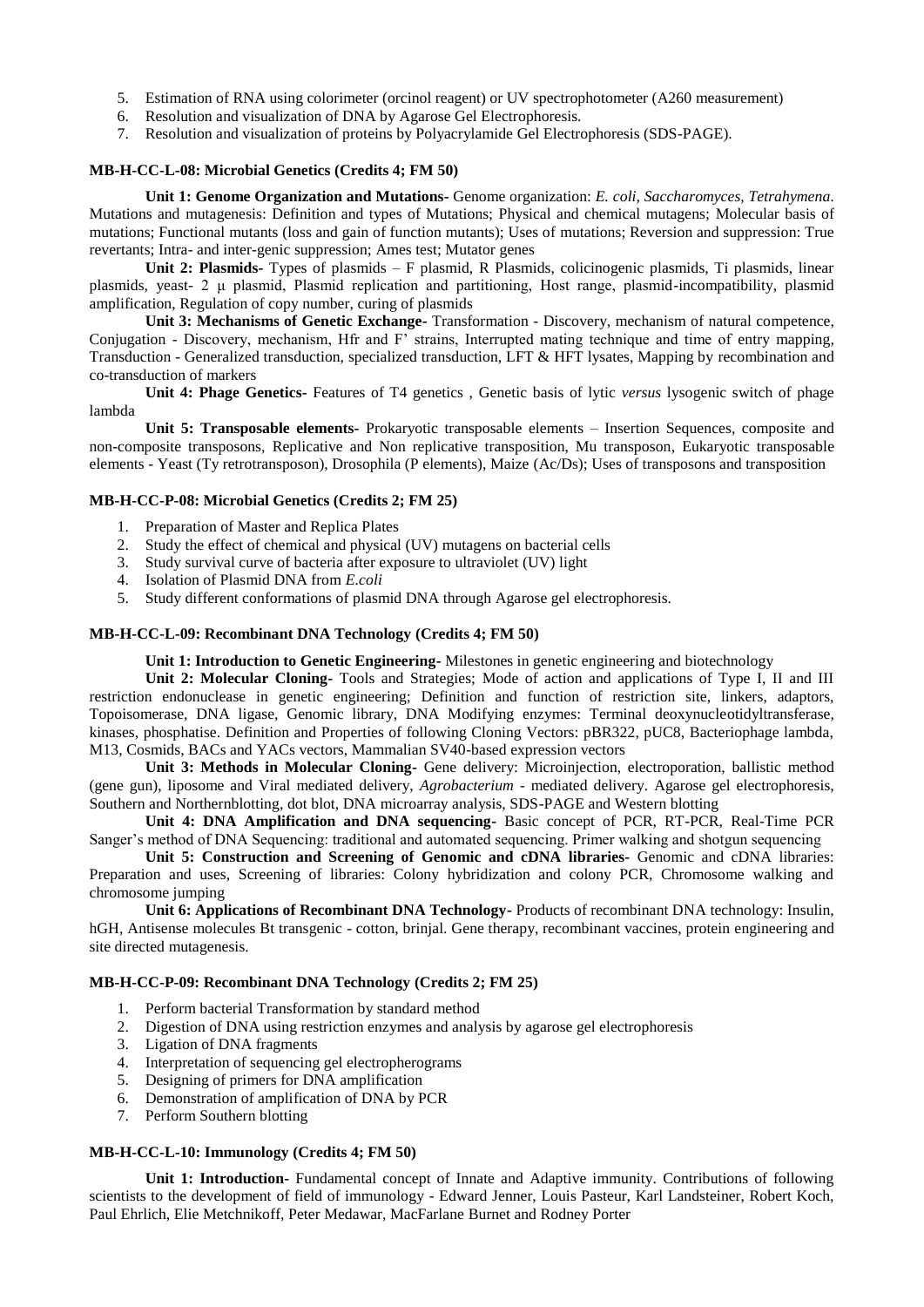**Unit 2: Immune Cells and Organs-** Structure, Functions and Properties of: Immune Cells –B cell, T cell, NK cell, Macrophage, Dendritic cell, Stem cell Immune Organs – Bone Marrow, Thymus, Lymph Node, Spleen

**Unit 3: Antigens-** Characteristics of an antigen; T-dependent and T-independent antigens Concept of Epitopes, Adjuvants, Haptens, Carrier

**Unit 4: Antibodies-** Types, Structure, and Functions of antibodies. Production and Clinical uses of Monoclonal antibodies

**Unit 5: Major Histocompatibility Complex-** Organization of MHC locus (Mice & Human) Structure and Functions of MHC I & II molecules

**Unit 6: Complement System-** Components of the Complement system. Complement Activation pathways (Classical, Alternative and Lectin pathways). Biological consequences of complement Activation

**Unit 7: Generation of Immune Response and Hypersensitive reactions -** Different types of hypersensitive response; Generation of Humoral and Cell Mediated Immune Response. Antibody dependent cellular cytotoxicity (ADCC)

**Unit 8: Types of Immunization-** Characteristics and functions of Active and Passive Immunization

**Unit 9: Immunological Techniques-** Principles of Precipitation, Agglutination, Immunodiffusion, Immunoelectrophoresis, ELISA, ELISPOT, Western blotting, Immunofluoresence, Immunoelectron microscopy

#### **MB-H-CC-P-10: Immunology (Credits 2; FM 25)**

- 1. Agglutination test
- 2. Identification of human blood groups
- 3. Perform Total Leukocyte Count of the given blood sample
- 4. Separate serum from the blood sample (demonstration)
- 5. Demonstration of immunoelectrophoresis
- 6. Perform immunodiffusion by Ouchterlony method
- 7. Perform DOT ELISA

#### **MB-H-CC-L-11: Medical Microbiology (Credits 4; FM 50)**

**Unit 1: Normal microflora of the human body and host pathogen interaction-** Normal microflora of skin, respiratory tract, gastrointestinal tract, urogenital tract. Host pathogen interaction: Infection, Invasion, Pathogen, Pathogenicity, Virulence,Toxigenicity, Carriers, reservoir, Opportunistic infections, Nosocomial infections, Epidemic, Endemic, Pandemic. Disease forecasting. Disease cycle. Herd immunity. Mode of entry, colonization and growth. Damage to host cell, virulence, virulence factors- exotoxins, endotoxins, neurotoxins and enzymes with special reference to Cholera toxin, enterotoxin, dephtheria toxin and tetanospasmin

**Unit 2: Bacterial diseases-** Symptoms, mode of transmission, prophylaxis and control of following diseases: Respiratory Diseases: tuberculosis; Gastrointestinal Diseases: typhoid, cholera; Wound infections: tetanus; Veneral disease: Syphilis

**Unit 3: Viral diseases-** Symptoms, mode of transmission, prophylaxis and control of following diseases: AIDS, Dengue, Chikungunya, Japanese Encephalitis

**Unit 4: Protozoan diseases-** Symptoms, mode of transmission, prophylaxis and control of following diseases: Malaria, Kala-azar

**Unit 5: Fungal diseases-** General account on transmission, symptoms and prevention of Cutaneous mycoses, Systemic mycoses, Opportunistic mycoses (Candidiasis)

**Unit 6: Antimicrobial agents: General characteristics and mode of action-** Naturally produced drugs. Antibiotics produced by bacteria, actinomycetes and fungi used in chemotherapy. Classification of antibiotics on the basis of structure and mode of action. Assay of antibiotics, antibiotic spectrum Semisynthetic antibiotic. Sulfa drugs, their use and mechanism of action. Naldixic acid, nitrofurans, isonicotinic hydrazide, metronidazole; Prophylactic agents. Drug toxicity. Drug resistance – chromosomal mutation and plasmid-borne multiple drug resistance.

#### **MB-H-CC-P-11: Medical Microbiology (Credits 2; FM 25)**

- 1. Identify bacteria (*Bacillus, Staphylococcus, E. coli, Pseudomonas,*) on the basis of cultural, morphological and biochemical characteristics
- 2. Study of composition and use of important differential media for identification of bacteria: EMB Agar, McConkey agar, Mannitol salt agar, TCBS
- 3. Study of bacterial flora of skin by swab method
- 4. Perform antibacterial sensitivity by Agar cup method
- 5. Determination of minimal inhibitory concentration (MIC) of an antibiotic (Tetracycline/ Kanamycin)
- 6. Determination of phenol coefficient

#### **MB-H-CC-P-12: Microbial Ecology and Agricultural Microbiology (Credits 4; FM 50)**

**Unit 1: Basic concept-** Microbial ecology vs. macroecology, basic concept of ecosystem and biosphere, concept of habitat and niche, concept of population and community, Basic concept of food chain-food web and energy flow; Development of microbial communities: r and k strategies, Microbial community succession-biofilm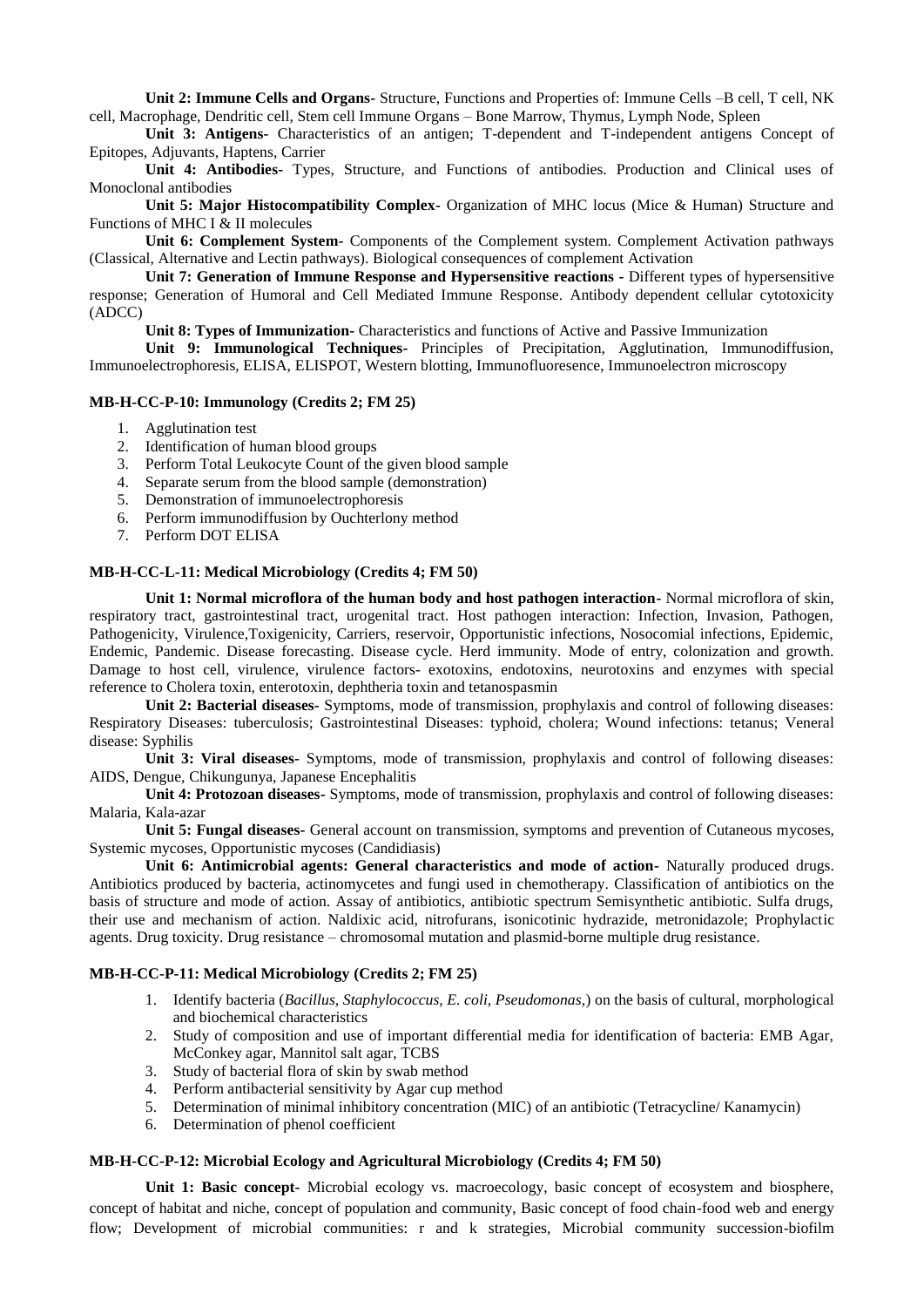communities. Ecology of microorganism in extreme environments (High temperature, pressure and radiation etc.); Community resistance and resilience;

**Unit 2: Microbial interaction**- symbiosis, mutualism, commensalisms, competition, amensalism, synergism, parasitism and predation-mathematical model.

**Unit 3: Quantitative ecology**- diversity indices, samples and samplings, concept of culturability, Determination of total and viable microbial number, molecular analysis of function and diversity of microbial community, metagenomics, measurement of microbial metabolism-stable isotope probing.

**Unit 4: Plant-microbe interaction**- Useful and harmful microbes to crop growth. Microflora of rhizosphere and rhizoplane, phyllosphere and phylloplane.

**Unit 5: Plant-pathogen interaction**- entry, establishment molecular mechanism of disease development (enzyme, toxin, hormone) and resistance by host (innate and inductive phytoalexin, PR-protein, control of diseases – chemical and biological; Important diseases of agricultural crops by bacteria, fungi and viruses – bacterial wilt, rust of wheat, blight of potato & CaMV and their control.

**Unit 6: Microbes and crop productivity**- biofertilizers, plant growth promoting rhizobacteria and Mycorrhizal fungi; microbes in crop protection

#### **MB-H-CC-P-12: Microbial Ecology and Agricultural Microbiology (Credits 2; FM 25)**

- 1. Isolation and enumeration of phosphate solubilising, cellulose decomposing, free-living  $N<sub>2</sub>$ -fixing and starch hydrolyzing bacteria from different habitats (plate count method).
- 2. Assessment of nitrifying activity in soil.
- 3. Measurement of soil pH, N-content (Kjeldahl method), P-content, C-content.
- 4. *In vitro* study of antagonism (dual culture technique).
- 5. Isolation of *Rhizobium* from root nodules.
- 6. Nodulation study (pot experiment)

#### **MB-H-CC-L-13: Environmental Microbiolgy (Credits 4; FM 50)**

**Unit 1: Microorganisms and their Habitats-** Structure and function of ecosystems, Terrestrial Environment: Soil profile and soil microflora. Aquatic Environment: Microflora of fresh water and marine habitats, Atmosphere: Aeromicroflora and dispersal of microbes, Animal Environment: Microbes in/on human body (Microbiomics) & animal (ruminants) body.Extreme Habitats: Extremophiles: Microbes thriving at high & low temperatures, pH, high hydrostatic & osmotic pressures, salinity, & low nutrient levels.

**Unit 2: Biogeochemical Cycling-** Carbon cycle: Microbial degradation of cellulose, hemicelluloses, lignin and chitin, Nitrogen cycle: Nitrogen fixation, ammonification, nitrification, denitrification and nitrate reduction, Phosphorus cycle: Phosphate immobilization and solubilisation, Sulphur cycle: Microbes involved in sulphur cycle, Other elemental cycles: Iron.

**Unit 3: Waste Management-** Solid Waste management: Sources and types of solid waste, Methods of solid waste disposal (composting and sanitary landfill). Liquid waste management: Composition and strength of sewage (BOD and COD), Primary, secondary (oxidation ponds, trickling filter, activated sludge process and septic tank) and tertiary sewage treatment.

**Unit 4: Microbial Bioremediation-** Principles and degradation of common pesticides, organic (hydrocarbons, oil spills) and inorganic (metals) matter, biosurfactants.

**Unit 5: Water Potability-** Treatment and safety of drinking (potable) water, methods to detect potability of water samples: (a) standard qualitative procedure: presumptive test/MPN test, confirmed and completed tests for faecal coliforms (b) Membrane filter technique and (c) Presence/absence tests.

### **MB-H-CC-P-13: Environmental Microbiolgy (Credits 2; FM 25)**

- 1. Analysis of water quality by MPN method
- 2. Isolation of microbes (bacteria & fungi) from soil (28ºC & 45ºC).
- 3. Isolation of microbes (bacteria & fungi) from rhizosphere and rhizoplane.
- 4. Assessment of microbiological quality of water.
- 5. Determination of BOD of waste water sample.
- 6. Study the presence of microbial activity by detecting (qualitatively) enzymes (dehydrogenase, amylase, urease) in soil.

## **MB-H-CC-L-14: Food and Industrial Microbiology (Credits 4; FM 50)**

**Unit 1: Microbial spoilage of various foods-** Intrinsic and extrinsic factors that affect growth and survival of microbes in foods, natural flora and source of contamination of foods in general. Spoilage of vegetables, fruits, meat, eggs, milk and butter, bread, canned Foods; Food-borne intoxication and infection- Botulism, aflatoxicosis, ergotism, cholera, salmonellosis.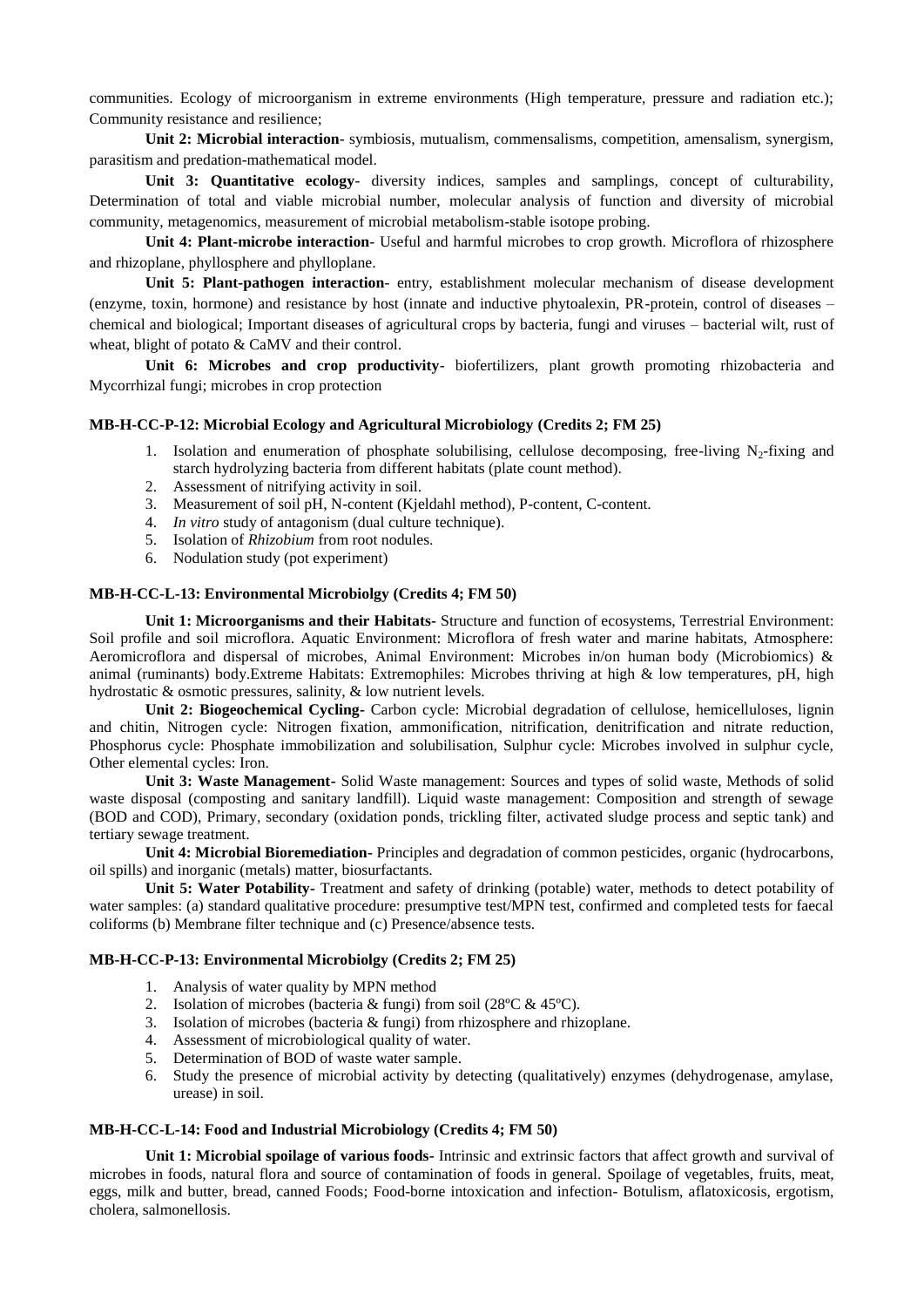**Unit 2: Principles and methods of food preservation-** Principles, physical methods of food preservation: temperature (low, high, canning, drying), irradiation, hydrostatic pressure, high voltage pulse, microwave processing and aseptic packaging, chemical methods of food preservation: salt, sugar, organic acids, SO2, nitrite and nitrates, ethylene oxide, antibiotics and bacteriocins, Canning.

**Unit 3: Fermented foods-** Dairy starter cultures, fermented dairy products: yogurt, acidophilus milk, dahi and cheese, other fermented foods: dosa, sauerkraut, soy sauce, Probiotics: Health benefits, types of microorganisms used, probiotic foods available in market.

**Unit 4: Introduction to industrial microbiology-** Brief history and developments in industrial microbiology; Sources of industrially important microbes and methods for their isolation, preservation and maintenance of industrial strains, strain improvement,

**Unit 5: Types of fermentation processes, bio-reactors and measurement of fermentation parameters-**Types of fermentation processes - Solid-state and liquid-state (stationary and submerged) fermentations; batch, fedbatch (eg. baker's yeast) and continuous fermentations. Components of a typical bio-reactor, Types of Bioreactors-Laboratory, pilot- scale and production fermenters, constantly stirred tank and air-lift fermenters, Measurement and control of fermentation parameters - pH, temperature, dissolved oxygen, foaming and aeration.

**Unit 6: Down-stream processing-** Cell disruption, filtration, centrifugation, solvent extraction, precipitation, lyophilization and spray drying.

**Unit 7: Microbial production of industrial products-** micro-organisms involved, media, fermentation conditions, downstream processing and uses for the production of Citric acid, ethanol, penicillin, Vitamin B12, amylase, Wine, beer, microbial biopolymers; Use of biomining and bioleaching of ores.

#### **MB-H-CC-P-14: Food and Industrial Microbiology (Credits 2; FM 25)**

- 1. MBRT of milk samples and their standard plate count.
- 2. Alkaline phosphatase test to check the efficiency of pasteurization of milk.
- 3. Isolation of any food borne bacteria from food products.
- 4. Isolation of spoilage microorganisms from spoiled vegetables/fruits.
- 5. Preparation of Yogurt/Dahi.
- 6. Microbial quality study of fresh salad vegetables using dilution plating technique.
- 7. Microbial fermentations for the production and estimation (qualitative and quantitative) of amylase and citric acid.

### **Discipline Specific Elective Courses (DSE)**

#### **MB-H-DSE-L+P-01: 'Biostatistics and Bioinformatics' or 'Virology' (Credit 6; Marks 75)**

## **Biostatistics and Bioinformatics (Theoretical) (Credits 4; FM 50)**

#### **Biostatistics**

Sample and population: Sampling methods, construction of histogram, interpretation of histogram, sample mean, sample standard deviation, the normal distribution, the mean mode, median and standard deviation of the normal distribution, uncertainties in estimation of a mean.

Laws of probability, theorem of total probability.

Testing of hypothesis, comparison of population means and variances- F-test, notion of confidence limit.  $\chi^2$ test, goodness of fit and the test of independence of two attributes; count data, examples of count data – bacterial cell count, radioactivity count, colony and plaque counts, statistical treatment to count data.

Poisson distribution, standard error, confidence limits of counts; test of significance, difference of means in large samples, t-test (small samples), paired and unpaired data with computation of critical difference; Binomial, Gaussian distribution filling on observed data. Analysis of variance of one-way and two-way classified data, Simple linear regression.

### **Bioinformatics**

Introduction to Bioinformatics and Biological Databases- Biological databases - nucleic acid, genome, protein sequence and structure, gene expression databases, Database of metabolic pathways, Mode of data storage - File formats - FASTA, GenBank and Uniprot, Data submission & retrieval from NCBI, EMBL, DDBJ, Uniprot, PDB**.** 

Sequence Alignments, Phylogeny and Phylogenetic trees- Local and Global Sequence alignment, pairwise and multiple sequence alignment. Scoring an alignment, scoring matrices, PAM & BLOSUM series of matrices. Types of phylogenetic trees, Different approaches of phylogenetic tree construction - UPGMA, Neighbour joining, Maximum Parsomony, Maximum likelihood

Protein Structure Predictions- Hierarchy of protein structure - primary, secondary and tertiary structures, modeling. Structural Classes, Motifs, Folds and Domains. Protein structure prediction in presence and absence of structure template. Energy minimizations and evaluation by Ramachandran plot. Protein structure and rational drug design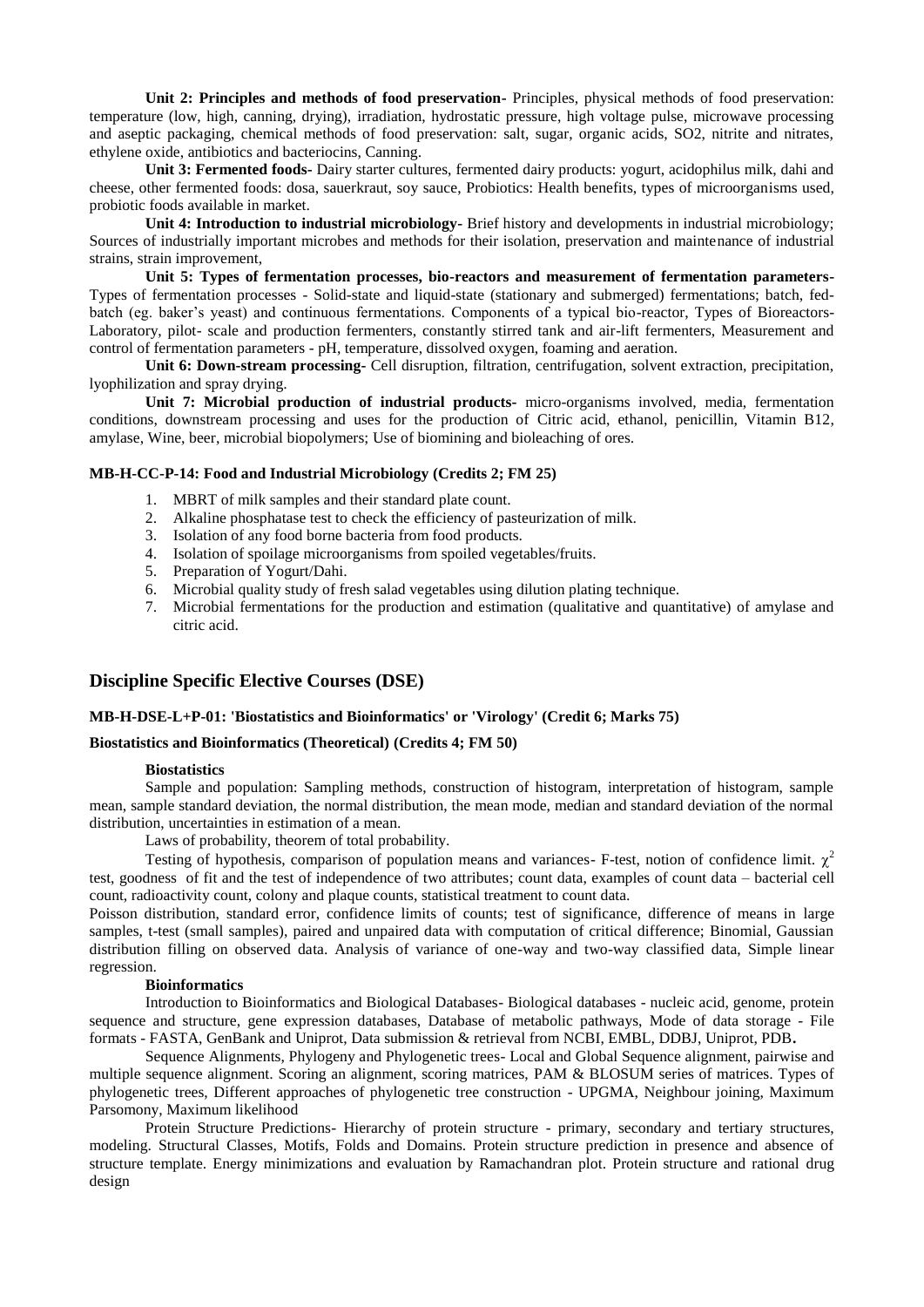#### **Biostatistics and Bioinformatics (Practical) (Credits 2; FM 25)**

- 1. Mean, Median, Mode from grouped and ungrouped Data set
- 2. Standard Deviation and Coefficient of Variation
- 3. Curve fitting
- 4. Correlation and Regression
- 5. Testing of Hypothesis- t-test,  $\chi^2$  test
- 6. Introduction to bioinformatics databases (any three): NCBI/PDB/DDBJ, Uniprot, PDB
- Sequence retrieval using BLAST
- 8. Sequence alignment  $\&$  phylogenetic analysis using clustalW  $\&$  phylip

#### **Virology (Theoretical) (Credits 4; FM 50)**

**Nature and Properties of Viruses-** Introduction: Discovery of viruses, nature and definition of viruses, general properties, concept of viroids, virusoids, satellite viruses and Prions. Theories of viral origin. Structure of Viruses: Capsid symmetry, enveloped and non-enveloped viruses. Isolation, purification and cultivation of viruses. Viral taxonomy: Classification and nomenclature of different groups of viruses

**Bacteriophages-** Diversity, classification, one step multiplication curve, lytic and lysogenic phages (lambda phage) concept of early and late proteins, regulation of transcription in lambda phage

**Viral Transmission, Salient features of viral nucleic acids and Replication-** Modes of viral transmission: Persistent, non-persistent, vertical and horizontal. Salient features of viral Nucleic acid : Unusual bases (TMV, T4 phage), overlapping genes (X174, Hepatitis B virus), alternate splicing (HIV), terminal redundancy (T4 phage), terminal cohesive ends (lambda phage), partial double stranded genomes (Hepatitis B), long terminal repeats (retrovirus), segmented (Influenza virus), and non-segmented genomes (picornavirus), capping and tailing (TMV), Viral multiplication and replication strategies: Interaction of viruses with cellular receptors and entry of viruses. Replication strategies of viruses as per Baltimore classification  $(\phi X174,$  Retroviridae, Vaccinia, Picorna), Assembly, maturation and release of virions

**Viruses and Cancer-** Introduction to oncogenic viruses, Types of oncogenic DNA and RNA viruses: Concepts of oncogenes and proto-oncogenes

**Prevention & control of viral diseases-** Antiviral compounds and their mode of action. Interferon and their mode of action. General principles of viral vaccination

**Applications of Virology-** Use of viral vectors in cloning and expression, Gene therapy and Phage display

#### **Virology (Practical) (Credits 2; FM 25)**

- 1. Study of the structure of important animal viruses using electron micrographs (Demo)
- 2. Enumeration of bacteriophages (PFU) from water/sewage sample using double agar layer technique
- 3. Phage induction
- 4. Plant virus transmission by local lesion technique for assaying plant viruses (pot experiment).

#### **MB-H-DSE-L+P-02: 'Microbial Biotechnology' or 'Biosafety and Intellectual Property Rights' (Credit 6; Marks 75)**

#### **Microbial Biotechnology (Theoretical) (Credits 4; FM 50)**

**Microbial Biotechnology and its Applications-** Microbial biotechnology: Scope and its applications in human therapeutics, agriculture (Biofertilizers, PGPR, Mycorrhizae), environmental, and food technology; Use of prokaryotic and eukaryotic microorganisms in biotechnological applications; Genetically engineered microbes for industrial application: Bacteria and yeast

**Therapeutic and Industrial Biotechnology-** Recombinant microbial production processes in pharmaceutical industries - Streptokinase, recombinant vaccines (Hepatitis B vaccine); Microbial polysaccharides and polyesters, Microbial production of bio-pesticides, bioplastics, Microbial biosensors

**Applications of Microbes in Biotransformations-** Microbial based transformation of steroids and sterols; Bio-catalytic processes and their industrial applications: Production of high fructose syrup and production of cocoa butter substitute

**Microbial Products and their Recovery-** Microbial product purification: filtration, ion exchange & affinity chromatography techniques; Immobilization methods and their application: Whole cell immobilization

**Microbes for Bio-energy and Environment-** Bio-ethanol and bio-diesel production: commercial production from lignocellulosic waste and algal biomass, Biogas production: Methane and hydrogen production using microbial culture. Microorganisms in bioremediation: Degradation of xenobiotics, mineral recovery, removal of heavy metals from aqueous effluents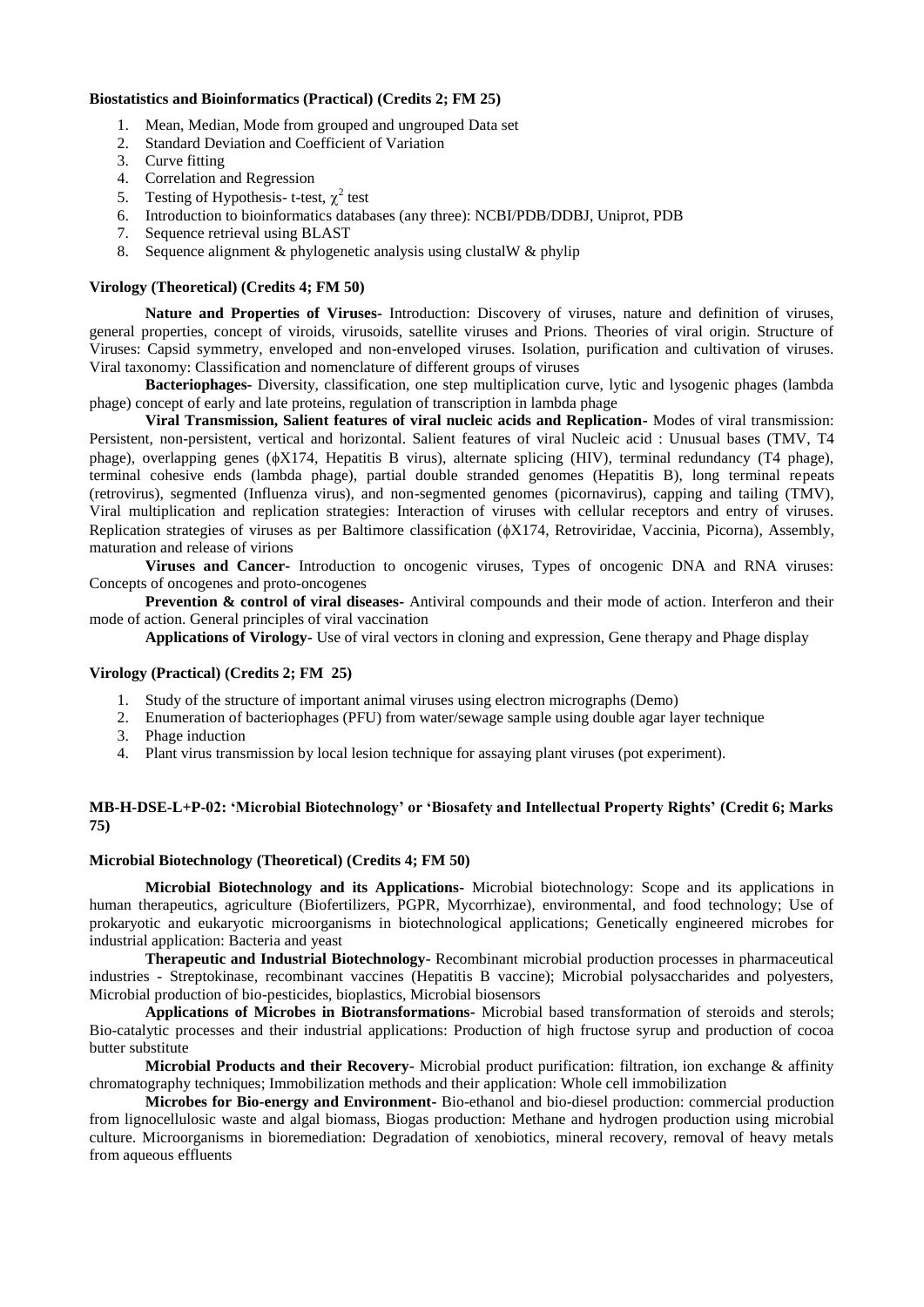#### **Microbial Biotechnology (Practical) (Credits 2; FM 25)**

- 1. Study yeast cell immobilization in calcium alginate gels
- 2. Study enzyme immobilization by sodium alginate method
- 3. Microbial Pigment production
- 4. Isolation of amylase or protease producing microbes
- 5. Study of algal Single Cell Proteins

#### **Biosafety and Intellectual Property Rights (Theoretical) (Credits 4; FM 50)**

**Biosafety**- Introduction; biosafety issues in biotechnology; Biological Safety Cabinets & their types; Primary Containment for Biohazards; Biosafety Levels of Specific Microorganisms; Biosafety Guidelines: Biosafety guidelines and regulations (National and International); GMOs/LMOs- Concerns and Challenges; Role of Institutional Biosafety Committees (IBSC), RCGM, GEAC etc. for GMO applications in food and agriculture; Environmental release of GMOs; Risk Analysis; Risk Assessment; Risk management and communication. AERB/RSD/RES guidelines for using radioisotopes in laboratories and precautions.

## **Introduction to Intellectual Property**- Patents, Types, Trademarks, Copyright & Related Rights,

Industrial Design and Rights, Traditional Knowledge, Geographical Indications- importance of IPR – patentable and non patentables – patenting life – legal protection of biotechnological inventions – World Intellectual Property Rights Organization (WIPO). Grant of Patent and Patenting Authorities: Types of patent applications: Ordinary, PCT, Conventional, Divisional and Patent of Addition; An introduction to Patent Filing Procedures; Patent licensing and agreement; Patent infringement- meaning, scope, litigation, case studies, Rights and Duties of patent owner.

**Agreements and Treaties**- GATT, TRIPS Agreements; Role of Madrid Agreement; Hague Agreement; WIPO Treaties; Budapest Treaty on international recognition of the deposit of microorganisms; UPOV & Brene conventions; Patent Co-operation Treaty (PCT); Indian Patent Act 1970 & recent amendments.

#### **Biosafety and Intellectual Property Rights (Practical) (Credits 2; FM 25)**

- 1. Study of components and design of a BSL-III laboratory
- 2. Filing applications for approval from biosafety committee
- 3. Filing primary applications for patents
- 5. Study of steps of a patenting process
- 4. A case study

### **MB-H-DSE-L+P-03: 'Inheritance Biology' or 'Microbes in Sustainable Agriculture and Development' (Credit 6;**

#### **Marks 75)**

### **Inheritance Biology (Theoretical) (Credits 4; FM 50)**

**Introduction to Genetics-** Historical developments; Model organisms in genetic analyses and experimentation: *Escherichia coli*, *Saccharomyces cerevisiae, Neurospora crassa, Caenorhabditis elegans Drosophila melanogaster, Arabidopsis thaliana*

**Mendelian Principles-** Mendel's Laws: Dominance, segregation, independent assortment, deviation from Mendelian inheritance, Rediscovery of Mendel's principles, Chromosome theory of inheritance: Allele, multiple alleles, pseudoallele, complementation tests, Extensions of Mendelian genetics: Allelic interactions, concept of dominance, recessiveness, Incomplete dominance and co-dominance, Multiple alleles, Epistasis, penetrance and expressivity

**Linkage and Crossing over-** Linkage and recombination of genes, Cytological basis of crossing over, Crossing over at four-strand stage, Molecular mechanism of crossing over, mapping

**Extra-Chromosomal Inheritance-** Rules of extra nuclear inheritance, Organelle heredity -Chloroplast mutations in *Chlamydomonas*, mitochondrial, mutations in *Saccharomyces,* Maternal effects *–* Shell coiling in *Limnaea peregra.* Infectious heredity - Kappa particles in *Paramecium*

**Characteristics of Chromosomes-** Structural organization of chromosomes - centromeres, telomeres and repetitive DNA, Packaging DNA molecules into chromosomes, Concept of euchromatin and heterochromatin, Normal and abnormal karyotypes of human chromosomes, Chromosome banding, Giant chromosomes: Polytene and lampbrush chromosomes, Variations in chromosome structure: Deletion, duplication, inversion and translocation, Variation in chromosomal number and structural abnormalities.

**Recombination-** Homologous and non-homologous recombination, including transposition, site-specific recombination.

**Human genetics-** Pedigree analysis, lod score for linkage testing, karyotypes, genetic disorders.

#### **Inheritance Biology (Practical) (Credits 2; FM 25)**

- 1. Mendelian deviations in dihybrid crosses (kit based experiment)
- 2. Studying Barr Body with the temporary mount of human squamous epithelial cells
- 3. Studying *Rhoeo* translocation with the help of photographs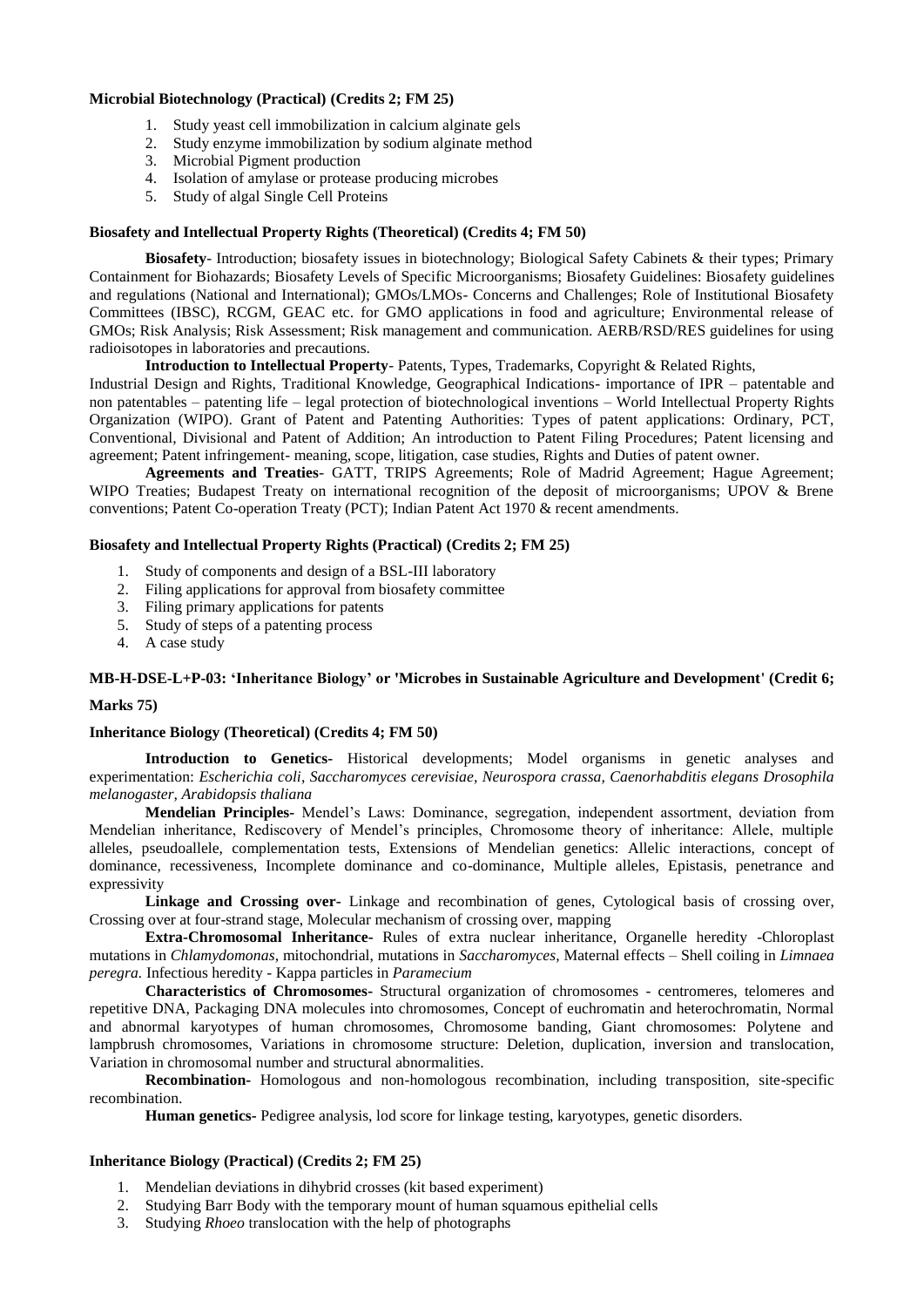- 4. Karyotyping with the help of photographs
- 5. Goodness of fit analysis
- 6. Study of polytene chromosomes of salivary glands of *Chiromonas /Drosophila* larvae using prepared slides.
- 7. Study of pedigree analysis

#### **Microbes in Sustainable Agriculture and Development (Theoretical) (Credits 4; FM 50)**

**Soil Microbiology:** Soil as Microbial Habitat, Soil profile and properties, Soil formation, Diversity and distribution of microorganisms in soil.

**Mineralization of Organic & Inorganic Matter in Soil:** Mineralization of cellulose, hemicelluloses, lignocelluloses, lignin and humus, phosphate, nitrate, silica, potassium.

**Microbial Activity in Soil and Green House Gases:** Carbon dioxide, methane, nitrous oxide, nitric oxide – production and control.

**Microbial Control of Soil Borne Plant Pathogens:** Biocontrol mechanisms and ways, Microorganisms used as biocontrol agents against Microbial plant pathogens, Insects, Weeds.

**Biofertilization, Phytostimulation, Bioinsecticides:** Plant growth promoting bateria, biofertilizers – symbiotic (*Bradyrhizobium*, *Rhizobium*, *Frankia*), Non-symbiotic (*Azospirillum*, *Azotobacter*, *Mycorrhizae*, Phosphate solubilizers, algae), Novel combination of microbes as biofertilizers, PGPRs.

**Secondary Agriculture Biotechnology:** Biotech feed, Silage, Biomanure, biogas, biofuels – advantages and processing parameters.

**GM crops:** Advantages, social and environmental aspects, Bt crops, golden rice, transgenic animals.

#### **Microbes in Sustainable Agriculture and Development (Practical) (Credits 2; FM 25)**

- 1. Study soil profile (Demo)
- 2. Study microflora of different types of soils.<br>3. Isolation of *Rhizobium* and *Azotobacter*.
- 3. Isolation of *Rhizobium* and *Azotobacter.*
- 4. *Rhizobium* and *Azotobacter* as soil inoculants and its application (pot test).
- 5. Isolation of cellulose degrading and phosphate solubilizing microorganisms.

### **MB-H-DSE-L-04: Project paper and Seminar (Compulsory, Topic to be selected by student) (Credit 6; Marks 75)**

### **Generic Elective Courses [GE]**

#### **MB-H-GE-L-01: Fundamentals and Techniques in Microbiology (Credits 4; FM 50)**

**Unit 1: Introduction, History and Scope of Microbiology-** General concept of microbes, their distribution and dimension. History and Scope of microbiology as a modern science. Branches of Microbiology. Contribution of Scientists to the field of Microbiology - Antony Von Leewenhoek, Edward Jenner, Lazaro Spallanzani, Louis Pasteur, Joseph Lister, Robert Koch, Alexander Fleming and Iwanovsky. Theories of origin of life.

**Unit 2: Microbial growth requirements and culture techniques-** Nutritional requirements of microorganisms -Macronutrients, micronutrients and growth factors. Nutritional types of microorganisms: Autotrophs and heterotrophs, phototrophs and chemotrophs. Physical factors affecting growth of microorganisms: Temperature, pH and Oxygen. Culture media: Components of media, Synthetic or defined media, Complex media, enriched media, selective media, differential media, enrichment culture media. Pure culture isolation: Streaking, serial dilution and plating methods, cultivation, maintenance and stocking of pure cultures, cultivation of anaerobic bacteria; Growth: concept of growth of microorganisms; measurement of growth; Culture system: concept of batch and continuous culture, growth kinetics in batch system emphasizing different phases of bacterial growth, specific growth rate, growth curve, diauxic growth. Counting of bacteria - Viable count, Total count and turbidimetric estimation.

**Unit 3: Stains and Staining Techniques-** Nature of dyes. Physical and chemical theories of staining- Staining techniques; principle, procedure and applications of i) Simple staining- negative staining, ii) Differential staining - Grams and acid fast staining, iii) Structural staining- cell wall, endospore, flagella and capsular staining.

**Unit 4: Sterilization and aseptic Techniques-** Definition of terms -sterilization, disinfectant, antiseptic, sanitizer, germicide, microbicidal agents, microbiostatic agents and antimicrobial agent. Evaluation of antimicrobial chemical agents- Tube dilution and agar plate techniques- well method and disk plate method. Physical methods of control- Principle, construction and application of moist heat sterilization- Boiling, Pasteurization, Fractional sterilization- Tyndallization and Moist heat under pressure- autoclave. Dry heat sterilization- Incineration and hot air oven, Filtration -membrane filter and laminar air flows, Radiation -Ionizing radiation– γ rays and non-ionizing radiation- UV-rays. Chemical methods: Alcohol, aldehydes, phenols, halogen, metallic salts, quaternary ammonium compounds and sterilizing gases as antimicrobial agents. Selection of a chemical agent for practical applications.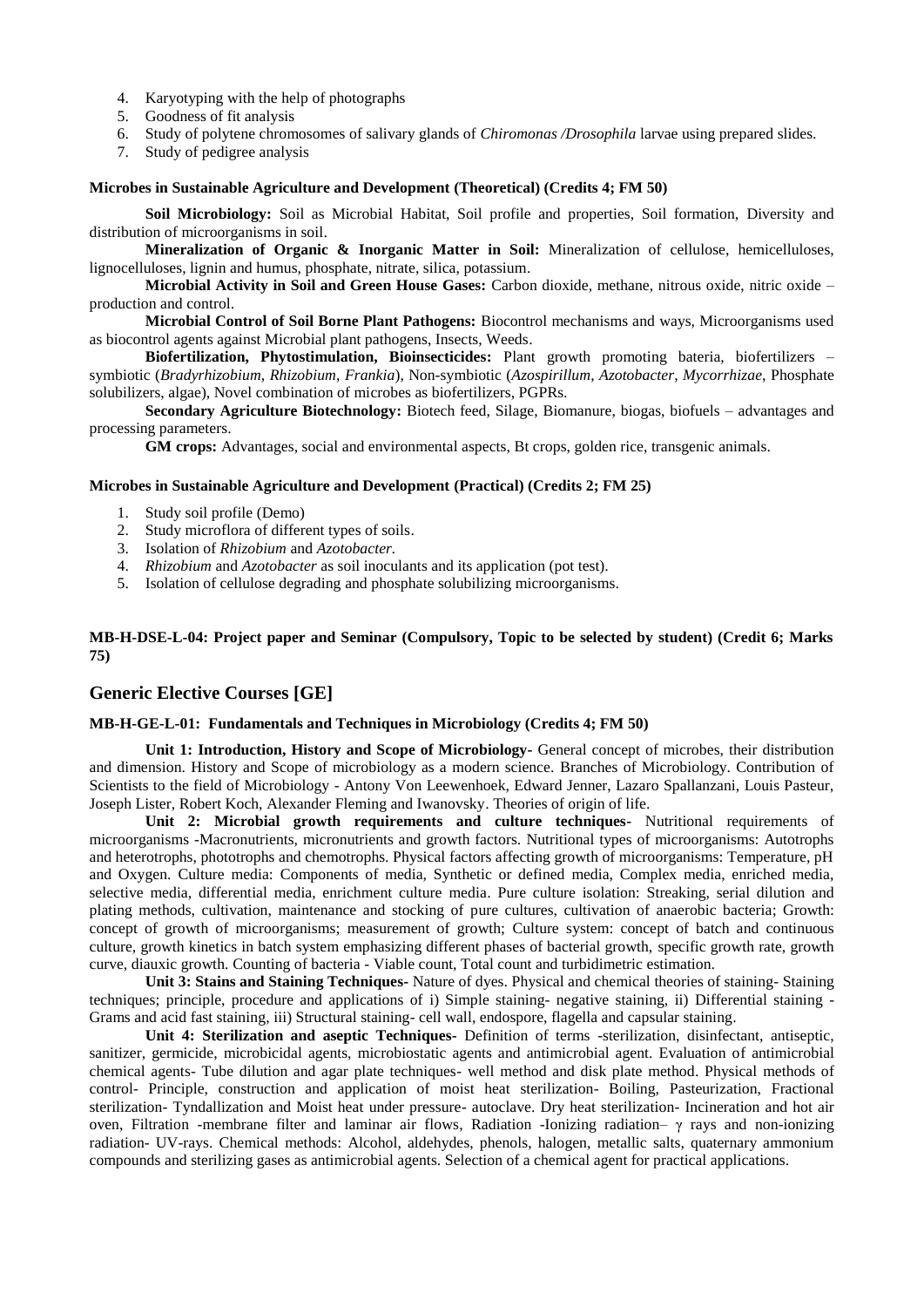#### **MB-H-GE-P-01: Fundamentals and Techniques in Microbiology (Credits 2; FM 25)**

- 1. Safety measures in Laboratory.
- 2. Study of student microscope and research microscope Construction, working principle, care to be taken while using the microscope. Use of oil immersion objective
- 3. Study of instruments Autoclave, hot air oven, Laminar air flow bench, Inoculation chamber, inoculation loop and needle, Incubator, centrifuge, pH meter, seitz filter, colony counter, membrane filter and colorimeter/spectrophotometer.
- 4. Cleaning and sterilization of glassware.
- 5. Study of aseptic techniques -preparation of cotton plugs for test tubes and pipettes, wrapping of petriplates and pipettes.
- 6. Staining of bacteria Simple staining -methylene blue staining; Gram staining.
- 7. Structural staining cell wall, endospore staining and capsule staining

### **MB-H-GE-L-02: Microbial Systematics and Diversity (Credits 4; FM 50)**

**Unit 1: Microbial Systematics-** General account of systematics, classification and nomenclature; Classification systems- artificial or phonetic, natural and phylogenetic; Species concept in microbiology, monophyletic, paraphyletic, polyphyletic; Newer approaches for exploring unculturable bacteria-molecular taxonomy, molecular phylogeny, molecular chronometers; Chemotaxonomy; Polyphasic taxonomy,

**Unit 2: Phylogeny of prokaryons-** Diversity of more complex unicellular complex microorganisms: Monera (Prokaryote), Protista. Five kingdom domains in Whittaker's system of classfication and Archaea, Bacteria and Eukarya, RNA world. Theory of endosymbiogenesis.

**Unit 3: An account of prokaryons-** Brief accounts of major subgroups of these classes. The thermophlic, methanogenic and halophilic Archaea; photosynthetic bacteria, Cyanobacteria, Gram positive and Gram negative Eubacteria; including the five classes of Proteobacteria, Spirochetes and Actinomyectes.

**Unit 4: Phycology-** General characteristics of algae including occurrence, thallus organization, algal cell ultrastructure, pigments, flagella, eye spot, food reserves and vegetative, asexual and sexual reproduction, General characters of the following classes: Chlorophyta, Xanthophyta, Cyanophyta. Applications of algae in agriculture, industry, environment and food.

Unit 5: An account of eukaryotic microbes- Fungi including Zygomycetes, Oomycetes, Ascomycetes, Basidiomycetes and Deuteromycetes (imperfect and perfect stages) and Protozoa (*Giardia*, *Entamoeba* and *Plasmodium*).

**Unit 6: General Account of Virology**- Discovery of viruses, distinctive property of viruses; morphology and ultrastructure, capsids & their arrangements. Types of envelopes and their composition; viral genome – types and structures; nomenclature and classification of virus (Animal, plant, bacterial viruses). Virus related agents – viriods, prions. Structural organization of bacteriophage; Life cycle – lytic & lysogenic,

### **MB-H-GE-P-02: Microbial Systematics and Diversity (Credits 2; FM 25)**

- 1. Preparation of culture media (Nutrient Broth an Nutrient Agar) for bacterial cultivation
- 2. Sterilization of medium using Autoclave and assessment for sterility
- 3. Sterilization of glassware using Hot Air Oven
- 4. Sterilization of heat sensitive material by filtration
- 5. Isolation and enumeration of bacteria from air
- 6. Study of *Rhizopus*, *Penicillium*, *Aspergillus* using permanent mounts
- 7. Study of *Spirogyra*, *Chlamydomonas* using permanent Mounts
- 8. Study of *Paramecium*, *Plasmodium* using permanent mounts
- 9. Isolation of pure cultures of bacteria by streaking method.
- 10. Preservation of bacterial cultures by various techniques.
- 11. Estimation of CFU count by spread plate method/pour plate method.

### **MB-H-GE-L-03: Immunology and Medical Microbiology (Credits 4; FM 50)**

**Unit 1: Human and its defenses against pathogens :** Different line of defenses: physical barrier, chemical defense and cellular defense. Components of cellular defense – blood and lymphatics, leukocytes, lymphocytes (B cell, and Tcells), phagocytes, macrophages. The immune response – non-specific defense, opsonization, phagocytosis; specific immune response and acquired immunity, antigens and antibodies: nature and functions; Immunoglobulins structure and diversity. Antigen – antibody reactions. Cytokines, T-Cell receptors. Antigen presentation; Major histocompatibili ty complexes. Blymphocytes and antibody production, memory cells; complement system; Hypersensitivity; Inflammation autoimmune response. Graft rejection. Super antigens, Immunodeficiencies.

**Unit 2: Immuno-diagnostics :** Neutralization, precipitation, agglutination. Completement fixation, immunoduffusion, Enzyme-linked Immounosorbent Assay (ELISA). Immuno-fluorescence. Radioimmunoassay.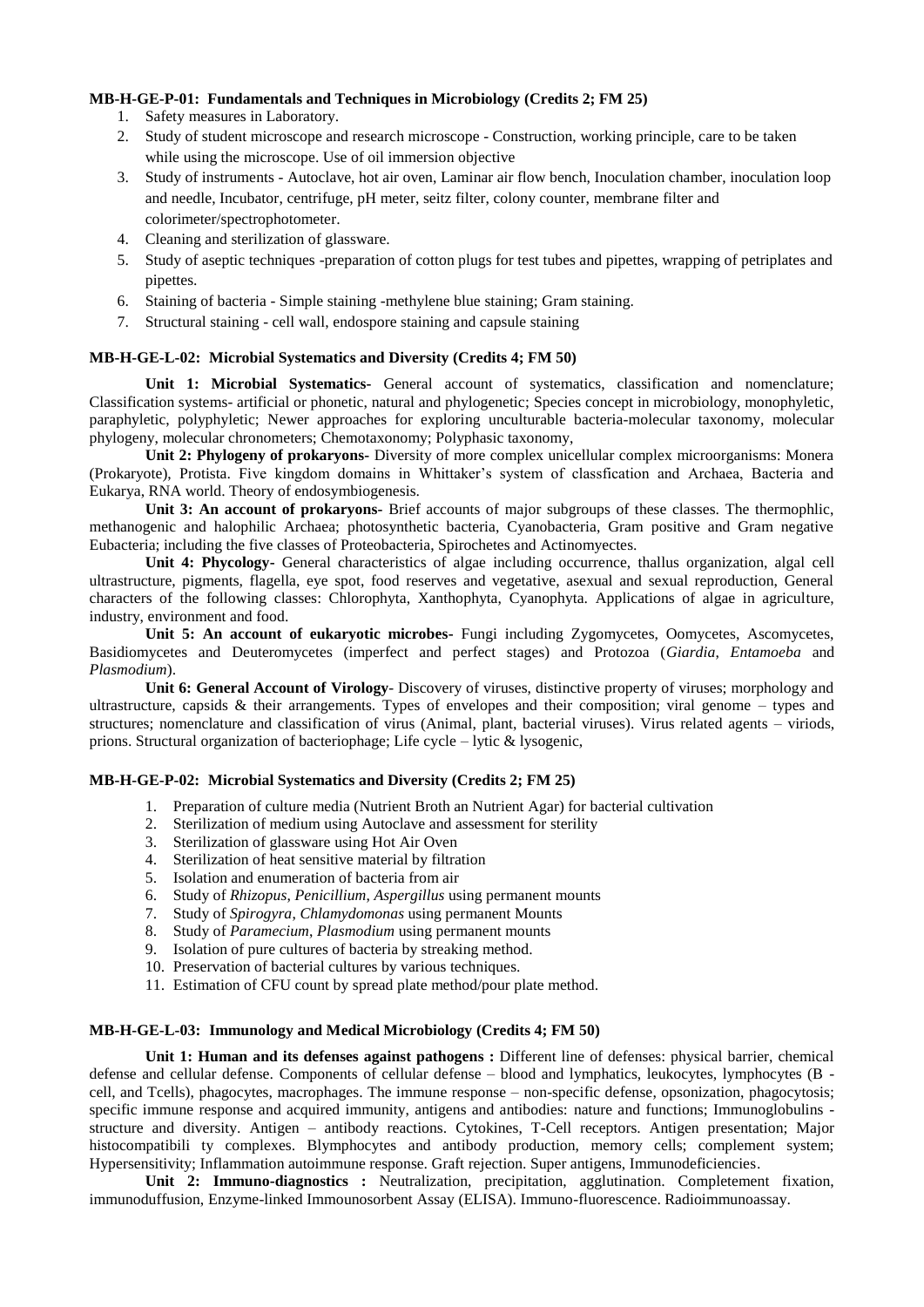immunobloting. Serotyping. Immunization for prevention of diseases: vaccines, toxoids. Immuniz ation programmes – role of WHO.

**Unit 3: Epidemiology :** Direct and indirect host to host transmission, zoonosis, hospital borne infections. General account of epidemiology and disease surveillance. Measures for prevention of epidemics. Disease forecasting. Disease cycle. Herd immunity

**Unit 4: Human and microbes interactions :** Normal microbial flora of the human body. Mode of entry, colonization and growth. Damage to host cell, virulence, virulence factors- exotoxins, endotoxins, neurotoxins and enzymes with special reference to Cholera toxin, enterotoxin, dephtheria toxin and tetanospasmin. Pathogens, symptomatology, epidemiology, and measures of AIDS, Cholera, Tuberculosis, Tetanus, Dermatomycosis, Malaria.

**Unit 5: Antimicrobial agents: General characteristics and mode of action-** Naturally produced drugs. Antibiotics produced by bacteria, actinomycetes and fungi used in chemotherapy. Classification of antibiotics on the basi s of structure and mode of action. Assay of antibiotics, antibiotic spectrum Semisynthetic antibiotic. Sulfa drugs, their use and mechanism of action. Naldixic acid, nitrofurans, isonicotinic hydrazide, metronidazole; Prophylactic agents. Drug toxicity. Drug resistance – chromosomal mutation and plasmid-borne multiple drug resistance.

#### **MB-H-GE-P-03: Immunology and Medical Microbiology (Credits 2; FM 25)**

- 1. Agglutination test
- 2. Identification of human blood groups
- 3. Perform Total Leukocyte Count of the given blood sample
- 4. Separate serum from the blood sample (demonstration)
- 5. Demonstration of immunoelectrophoresis
- 6. Perform immunodiffusion by Ouchterlony method
- 7. Study of composition and use of important differential media for identification of bacteria: EMB Agar, McConkey agar, Mannitol salt agar, TCBS
- 8. Study of bacterial flora of skin by swab method
- 9. Perform antibacterial sensitivity by Agar cup method
- 10. Determination of minimal inhibitory concentration (MIC) of an antibiotic (Streptomycin/ Kanamycin)
- 11. Determination of phenol coefficient

#### **MB-H-GE-L-04: Environmental Microbiolgy (Credits 4; FM 50)**

**Unit 1: Microorganisms and their Habitats-** Structure and function of ecosystems, Terrestrial Environment: Soil profile and soil microflora. Aquatic Environment: Microflora of fresh water and marine habitats, Atmosphere: Aeromicroflora and dispersal of microbes, Animal Environment: Microbes in/on human body (Microbiomics) & animal (ruminants) body.Extreme Habitats: Extremophiles: Microbes thriving at high & low temperatures, pH, high hydrostatic & osmotic pressures, salinity, & low nutrient levels.

**Unit 2: Biogeochemical Cycling-** Carbon cycle: Microbial degradation of cellulose, hemicelluloses, lignin and chitin, Nitrogen cycle: Nitrogen fixation, ammonification, nitrification, denitrification and nitrate reduction, Phosphorus cycle: Phosphate immobilization and solubilisation, Sulphur cycle: Microbes involved in sulphur cycle, Other elemental cycles: Iron.

**Unit 3: Waste Management-** Solid Waste management: Sources and types of solid waste, Methods of solid waste disposal (composting and sanitary landfill). Liquid waste management: Composition and strength of sewage (BOD and COD), Primary, secondary (oxidation ponds, trickling filter, activated sludge process and septic tank) and tertiary sewage treatment.

**Unit 4: Microbial Bioremediation-** Principles and degradation of common pesticides, organic (hydrocarbons, oil spills) and inorganic (metals) matter, biosurfactants.

**Unit 5: Water Potability-** Treatment and safety of drinking (potable) water, methods to detect potability of water samples: (a) standard qualitative procedure: presumptive test/MPN test, confirmed and completed tests for faecal coliforms (b) Membrane filter technique and (c) Presence/absence tests.

## **MB-H-GE-P-04: Environmental Microbiolgy (Credits 2; FM 25)**

- 1. Analysis of water quality by MPN method
- 2. Isolation of microbes (bacteria & fungi) from soil (28ºC & 45ºC).
- 3. Isolation of microbes (bacteria & fungi) from rhizosphere and rhizoplane.
- 4. Assessment of microbiological quality of water.
- 5. Determination of BOD of waste water sample.
- 6. Study the presence of microbial activity by detecting (qualitatively) enzymes (dehydrogenase, amylase, urease) in soil.